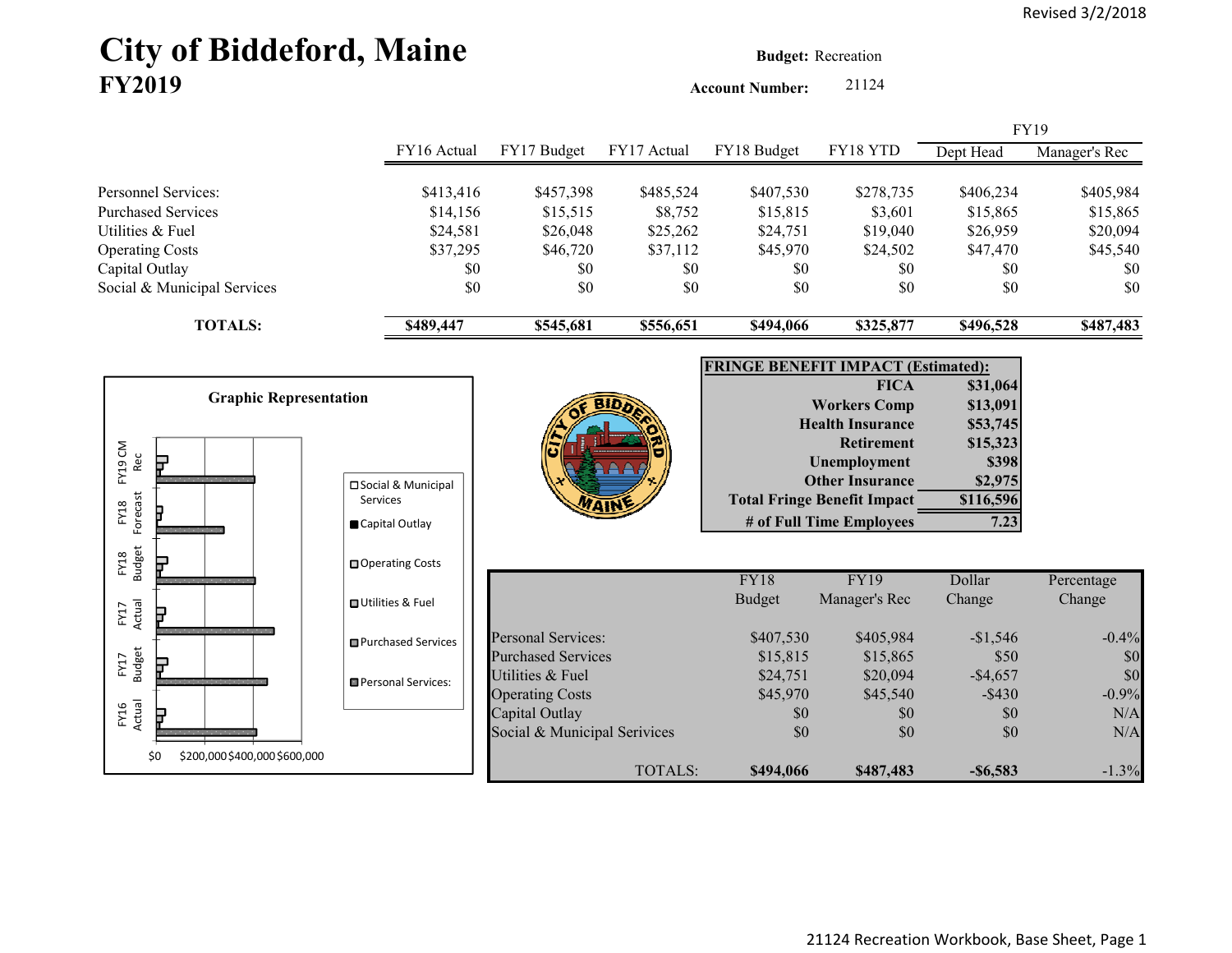#### Personnel Services

| Account                   |                                    | <b>FY16</b> | <b>FY17</b>   | <b>FY17</b> | <b>FY18</b> | <b>FY18</b>  | FY19      |           |
|---------------------------|------------------------------------|-------------|---------------|-------------|-------------|--------------|-----------|-----------|
| Number                    | Description                        | Actual      | <b>Budget</b> | Actual      | Budget      | YTD 02/28/18 | Dept Head | Mgr's Rec |
|                           |                                    |             |               |             |             |              |           |           |
|                           | 60101 Dept Manager Salary Exp      | \$64,698    | \$65,316      | \$70,792    | \$76,989    | \$49,389     | \$76,275  | \$76,275  |
|                           | 60105 F-T Employee Wage Exp        | \$126,072   | \$145,178     | \$152,297   | \$158,482   | \$103,619    | \$183,769 | \$183,769 |
|                           | 60106 P-T Employee Wage Exp        | \$82,180    | \$76,873      | \$79,608    | \$78,795    | \$47,308     | \$54,053  | \$54,053  |
|                           | 60107 Temp/Seasonal Emp Wage Ex    | \$54,544    | \$75,000      | \$88,756    | \$77,974    | \$67,195     | \$78,098  | \$78,098  |
|                           | 60111 Overtime Wage Expense        | \$4,593     | \$3,000       | \$4,362     | \$3,500     | \$6,018      | \$3,500   | \$3,500   |
|                           | 60129 Insurance Buyout Pay         | \$1,500     | \$1,500       | \$1,875     | \$1,500     | \$750        | \$0       | \$0       |
|                           | 60201 FICA/Medicare-ER Share Exp   | \$25,599    | \$28,984      | \$29,582    | \$0         | \$0          | \$0       | \$0       |
|                           | 60202 MPERS-Employer Share Exp     | \$4,912     | \$5,551       | \$6,032     | \$0         | \$0          | \$0       | \$0       |
|                           | 60203 457 Plan-Employer Share Exp  | \$5,814     | \$9,161       | \$9,018     | \$0         | \$0          | \$0       | \$0       |
|                           | 60210 HPHC Ins Employer Share Ex   | \$34,778    | \$33,809      | \$32,580    | \$0         | \$0          | \$0       | \$0       |
|                           | 60212 S-T Disability ER Share Exp  | \$562       | \$641         | \$673       | \$0         | \$0          | \$0       | \$0       |
|                           | 60213 L-T Disability ER Share Exp  | \$214       | \$235         | \$250       | \$0         | \$0          | \$0       | \$0       |
|                           | 60216 Delta Dental ER Share        | \$0         | \$450         | \$0         | \$0         | \$0          | \$0       | \$0       |
|                           | 60217 RHSA Plan ER Share           | \$0         | \$1,560       | \$1,598     | \$0         | \$0          | \$0       | \$0       |
|                           | 60230 Clothing/Uniforms Expense    | \$1,033     | \$1,100       | \$195       | \$1,250     | \$0          | \$1,500   | \$1,250   |
|                           | 60251 Conferences/Training Expense | \$206       | \$800         | \$1,629     | \$800       | \$60         | \$800     | \$800     |
|                           | 60252 Travel/Mileage Expense       | \$6,245     | \$7,000       | \$5,774     | \$7,000     | \$3,212      | \$7,000   | \$7,000   |
|                           | 60253 Food/Lodging Expense         | \$64        | \$800         | \$162       | \$800       | \$841        | \$800     | \$800     |
|                           | 60256 Dues/Memberships Expense     | \$400       | \$440         | \$340       | \$440       | \$345        | \$440     | \$440     |
| Totals                    |                                    | \$413,416   | \$457,398     | \$485,524   | \$407,530   | \$278,735    | \$406,234 | \$405,984 |
| <b>Purchased Services</b> |                                    |             |               |             |             |              |           |           |
| Account                   |                                    | FY16        | <b>FY17</b>   | <b>FY17</b> | <b>FY18</b> | <b>FY18</b>  | FY19      |           |
| Number                    | Description                        | Actual      | <b>Budget</b> | Actual      | Budget      | YTD 02/28/18 | Dept Head | Mgr's Rec |
|                           |                                    |             |               |             |             |              |           |           |
|                           | 60306 Other Prof/Consult Srvs Exp  | \$400       | \$1,000       | \$0         | \$1,000     | \$0          | \$1,000   | \$1,000   |
|                           | 60310 Service Contracts Expense    | \$1,352     | \$1,400       | \$1,156     | \$1,700     | \$1,159      | \$1,750   | \$1,750   |
|                           | 60365 Recreation Programs Expense  | \$12,404    | \$13,115      | \$7,597     | \$13,115    | \$2,442      | \$13,115  | \$13,115  |
| Totals                    |                                    | \$14,156    | \$15,515      | \$8,752     | \$15,815    | \$3,601      | \$15,865  | \$15,865  |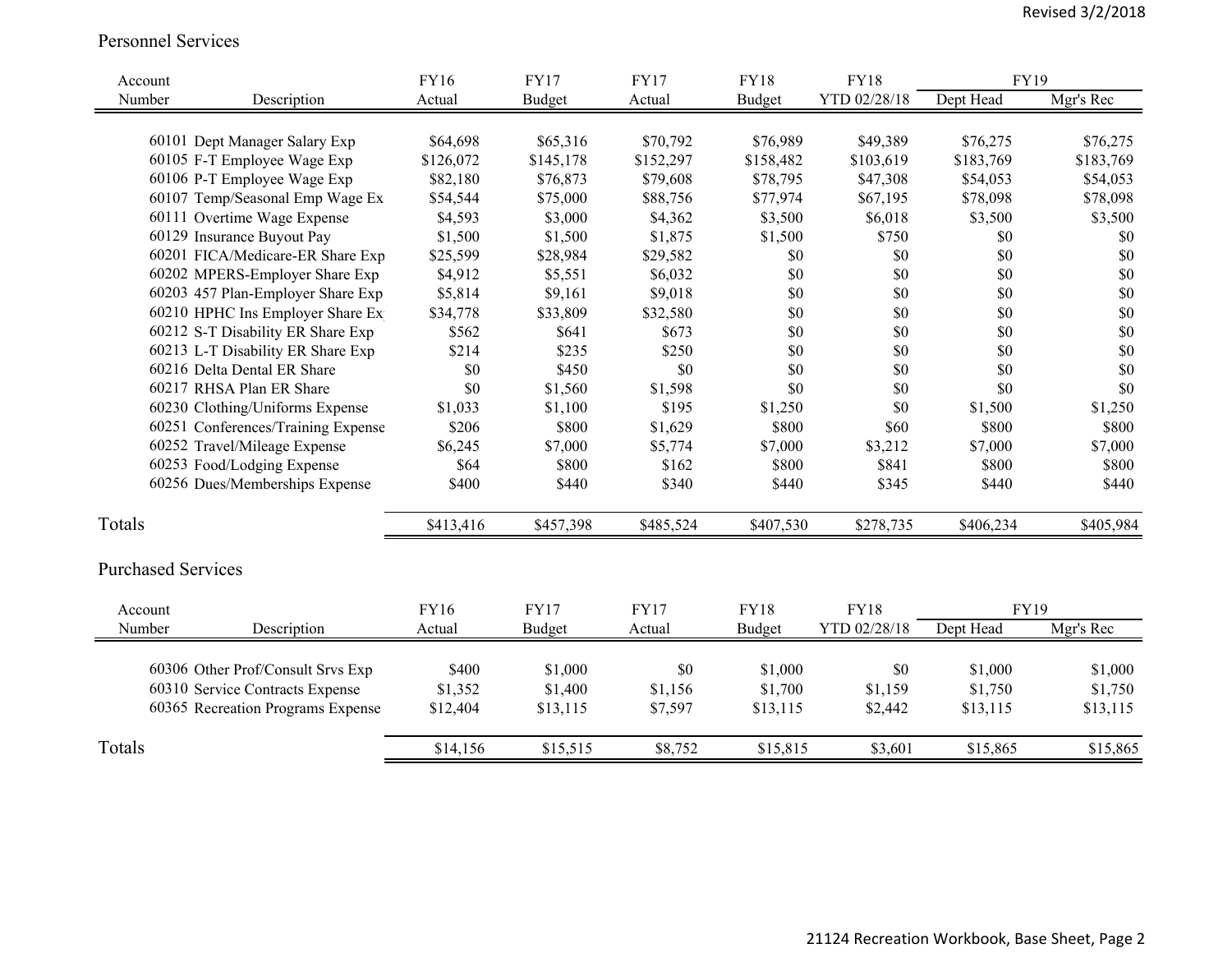#### Utilities & Fuel

| Account |                                | FY16     | FY17     | FY17     | <b>FY18</b> | <b>FY18</b>  | <b>FY19</b> |           |
|---------|--------------------------------|----------|----------|----------|-------------|--------------|-------------|-----------|
| Number  | Description                    | Actual   | Budget   | Actual   | Budget      | YTD 02/28/18 | Dept Head   | Mgr's Rec |
|         |                                |          |          |          |             |              |             |           |
|         | 60400 Electricity Expense      | \$10,403 | \$10,500 | \$9,815  | \$10,500    | \$7,064      | \$10,500    | \$10,500  |
|         | 60402 Phone/Celular/Paging Exp | \$3,187  | \$4,394  | \$3,738  | \$4,394     | \$2,775      | \$4,394     | \$4,394   |
|         | 60405 Heating Fuel Expense     | \$7,554  | \$8,730  | \$9,165  | \$7,260     | \$5,457      | \$7,515     | \$1,000   |
|         | 60410 Diesel Fuel Expense      | \$2,732  | \$1,834  | \$1,858  | \$1,967     | \$3,287      | \$3,525     | \$3,500   |
|         | 60411 Gasoline Expense         | \$705    | \$590    | \$686    | \$630       | \$457        | \$1,025     | \$700     |
| Totals  |                                | \$24,581 | \$26,048 | \$25,262 | \$24,751    | \$19,040     | \$26,959    | \$20,094  |
|         |                                |          |          |          |             |              |             |           |

## Other Operating Costs

| Account |                                    | <b>FY16</b> | <b>FY17</b> | <b>FY17</b> | FY18     | <b>FY18</b>  | <b>FY19</b> |           |
|---------|------------------------------------|-------------|-------------|-------------|----------|--------------|-------------|-----------|
| Number  | Description                        | Actual      | Budget      | Actual      | Budget   | YTD 02/28/18 | Dept Head   | Mgr's Rec |
|         |                                    |             |             |             |          |              |             |           |
|         | 60450 Building Repair/Maint Exp    | \$7,693     | \$8,750     | \$8,026     | \$9,000  | \$3,025      | \$9,250     | \$9,000   |
|         | 60452 Operating Equip Repair Exp   | \$322       | \$5,000     | \$3,015     | \$4,000  | \$2,030      | \$4,000     | \$4,000   |
|         | 60453 Vehicle Repair/Tires/Oil Exp | \$5,545     | \$5,000     | \$3,272     | \$5,000  | \$4,540      | \$6,000     | \$5,250   |
|         | 60500 Admin/Office Supp/Eqt Non-C  | \$3,432     | \$3,500     | \$2,433     | \$3,500  | \$2,096      | \$3,500     | \$3,500   |
|         | 60501 Operating Supp/Eqt Non-Cap   | \$16,399    | \$16,890    | \$17,365    | \$16,890 | \$10,636     | \$16,890    | \$16,890  |
|         | 60502 Printing & Copying Expense   | \$2,972     | \$6,680     | \$3,001     | \$6,680  | \$2,174      | \$6,880     | \$6,000   |
|         | 60509 Cleaning Supplies Expense    | \$931       | \$900       | \$0         | \$900    | \$0          | \$950       | \$900     |
| Totals  |                                    | \$37,295    | \$46,720    | \$37,112    | \$45,970 | \$24,502     | \$47,470    | \$45,540  |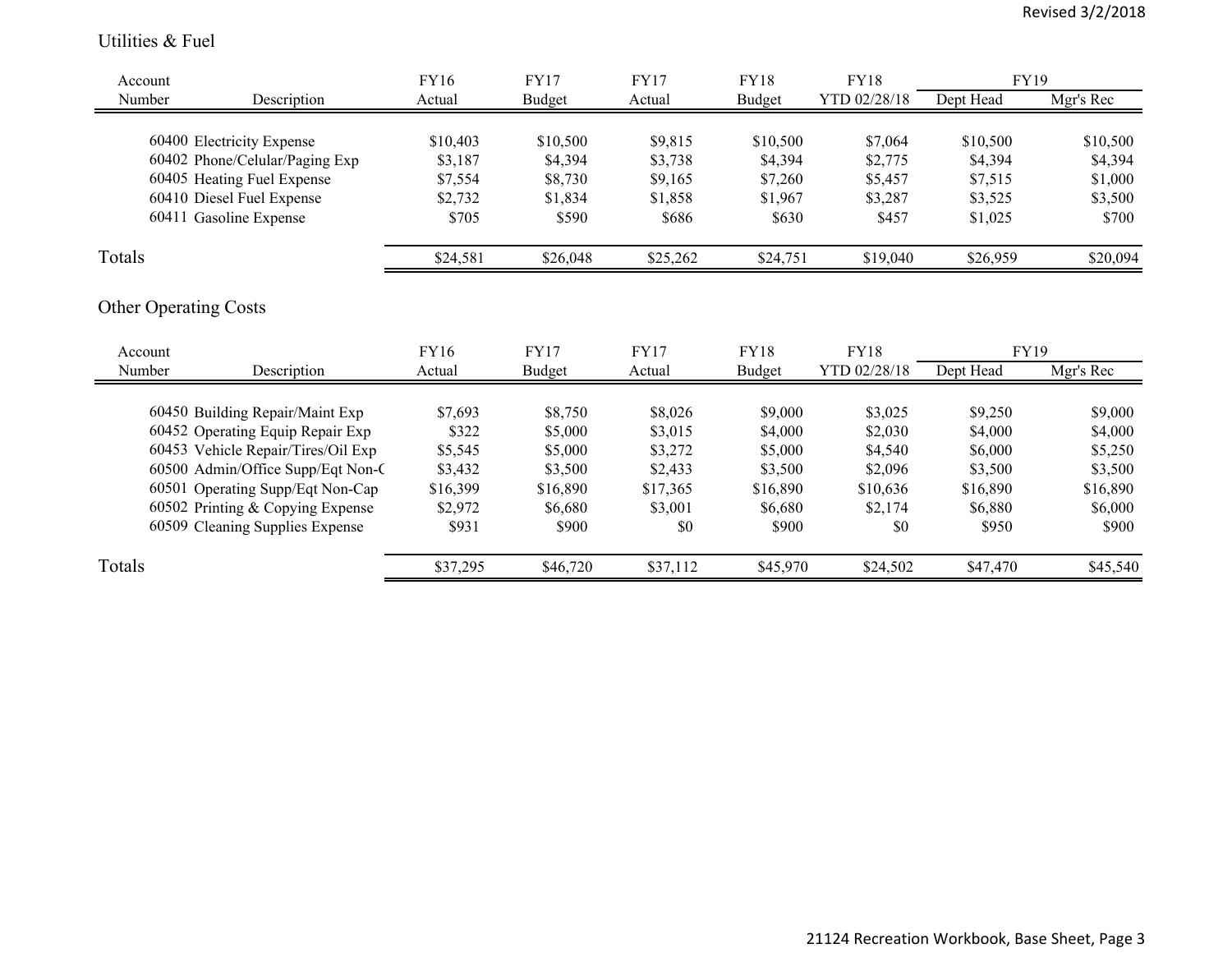#### DEPARTMENT PERSONAL SERVICES BUDGET WORKSHEET Fiscal Year 2019 BUDGET

#### DEPARTMENT:

 21124Recreation

|                                 |       |            | YEAREND           |            |                     |                             |  |
|---------------------------------|-------|------------|-------------------|------------|---------------------|-----------------------------|--|
|                                 |       |            | <b>ANNUALIZED</b> |            | <b>CITY MANAGER</b> | <b>COUNCIL</b>              |  |
| <b>CLASSIFICATION</b>           | EMP#  | <b>FTE</b> | <b>TOTAL</b>      | REQUESTED  | RECOMMEND.          | <b>LAST NAME</b><br>APPROP. |  |
| <b>RECREATION DIRECTOR</b>      | 68190 | 1.00       | 75,982.40         | 76,274.64  | 76,274.64           | WALSH                       |  |
| ADMINISTRATIVE ASST.            | 12968 | 0.50       | 19,683.30         | 19,759.01  | 19,759.01           | <b>CONWAY</b>               |  |
| 50+ COORDINATOR                 | 20550 | 1.00       | 48,089.60         | 48,274.56  | 48,274.56           | <b>DROUIN</b>               |  |
| ADULT COORDINATOR               | 10098 | 1.00       | 44,574.40         | 44,745.84  | 44,745.84           | <b>DUNPHE</b>               |  |
| YOUTH COORDINATOR               | 24000 | 1.00       | 46,529.60         | 46,708.56  | 46,708.56           | <b>FECTEAU</b>              |  |
| <b>TEEN CENTER SUPERVISOR</b>   | 10361 | 1.00       | 21,866.00         | 21,950.10  | 21,950.10           | <b>FORTNEY</b>              |  |
| PROGRAM ASSISTANT               | 10181 | 0.73       | 24,188.32         | 24,281.35  | 24,281.35           | <b>LAPIERRE</b>             |  |
| <b>BUS DRIVER</b>               | 8     |            | 9,359.66          | 9,395.66   | 9,395.66            | <b>VARIOUS</b>              |  |
| <b>SEASONAL EMPLOYEES</b>       | 9     |            | 77,798.28         | 78,097.50  | 78,097.50           | $\theta$                    |  |
| <b>TEEN CENTER SUPERVISOR</b>   | 10831 | 1.00       | 22,620.00         | 22,707.00  | 22,707.00           | <b>CARTER</b>               |  |
| <b>TOTAL BUDGETED POSITIONS</b> |       | 7.23       | 390.691.56        | 392,194.22 | 392,194.22          |                             |  |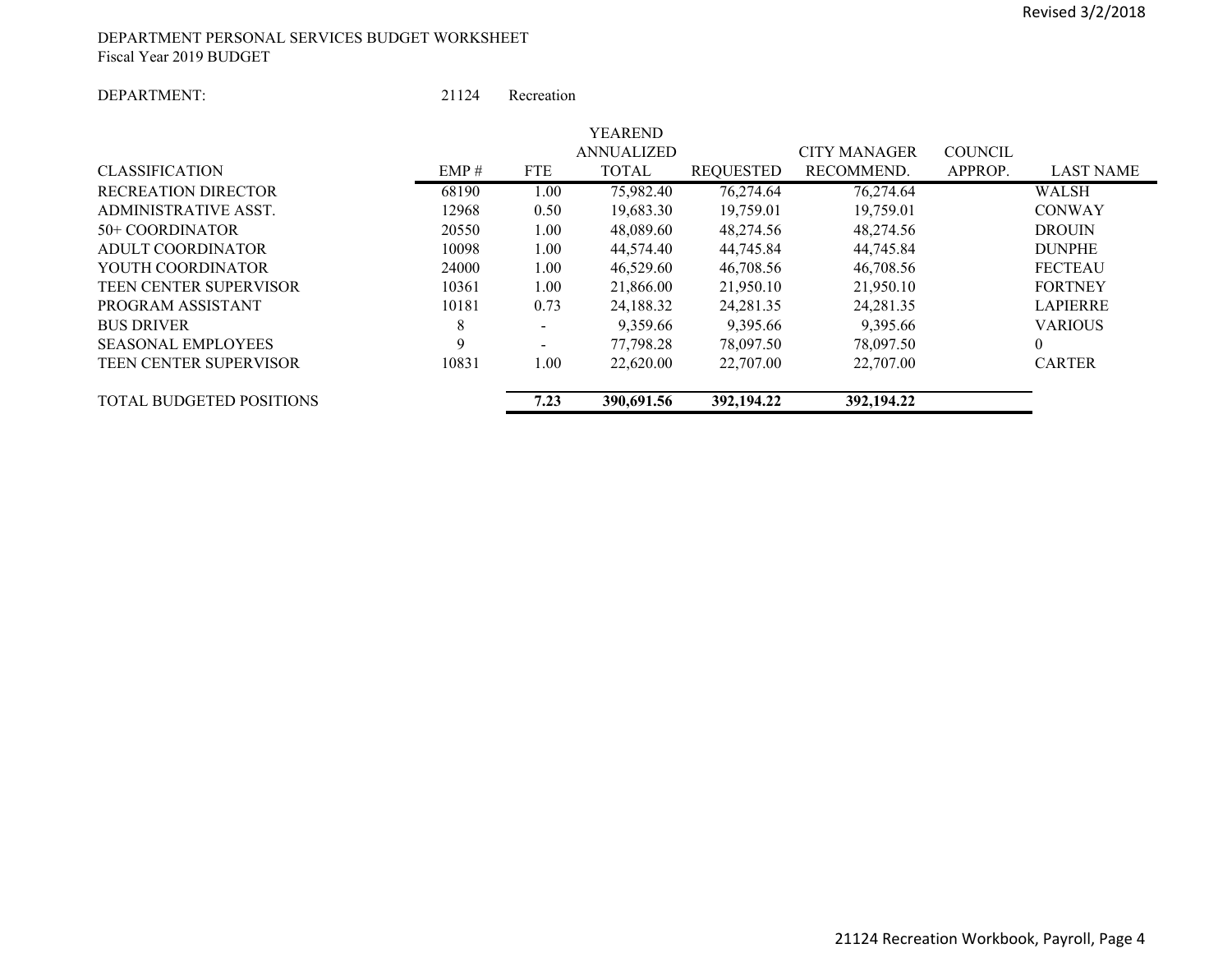

March 2, 2018 **Department:** Recreation

Account Title: Dept Manager Salary Exp

Department Number: 21124 21124 Account Number: 60101

FY2016 FY 2017 FY 2017 FY 2018 FY 2018 Actual Budget Actual Budget Est. Expended **\$64,697.88** \$65,316.00 \$70,791.88 \$76,989.00 \$76,989.00

| FY-2019       | Department  | City Mgr       | Council | Increase   |
|---------------|-------------|----------------|---------|------------|
|               | Reauest     | Recommendation | Action  | (Decrease) |
| <b>Budget</b> | \$76,274.64 | \$76,274.64    |         | (\$714.36) |

**Support for Budget Request:** Provide justification for the budget request using as much detail as possible

 to support it. Examples of acceptable support include unit costs, quantity estimates, price quotes, etc. Requests based solely on a percentage increase above the previous budget will not be accepted. Use additional sheets if necessary.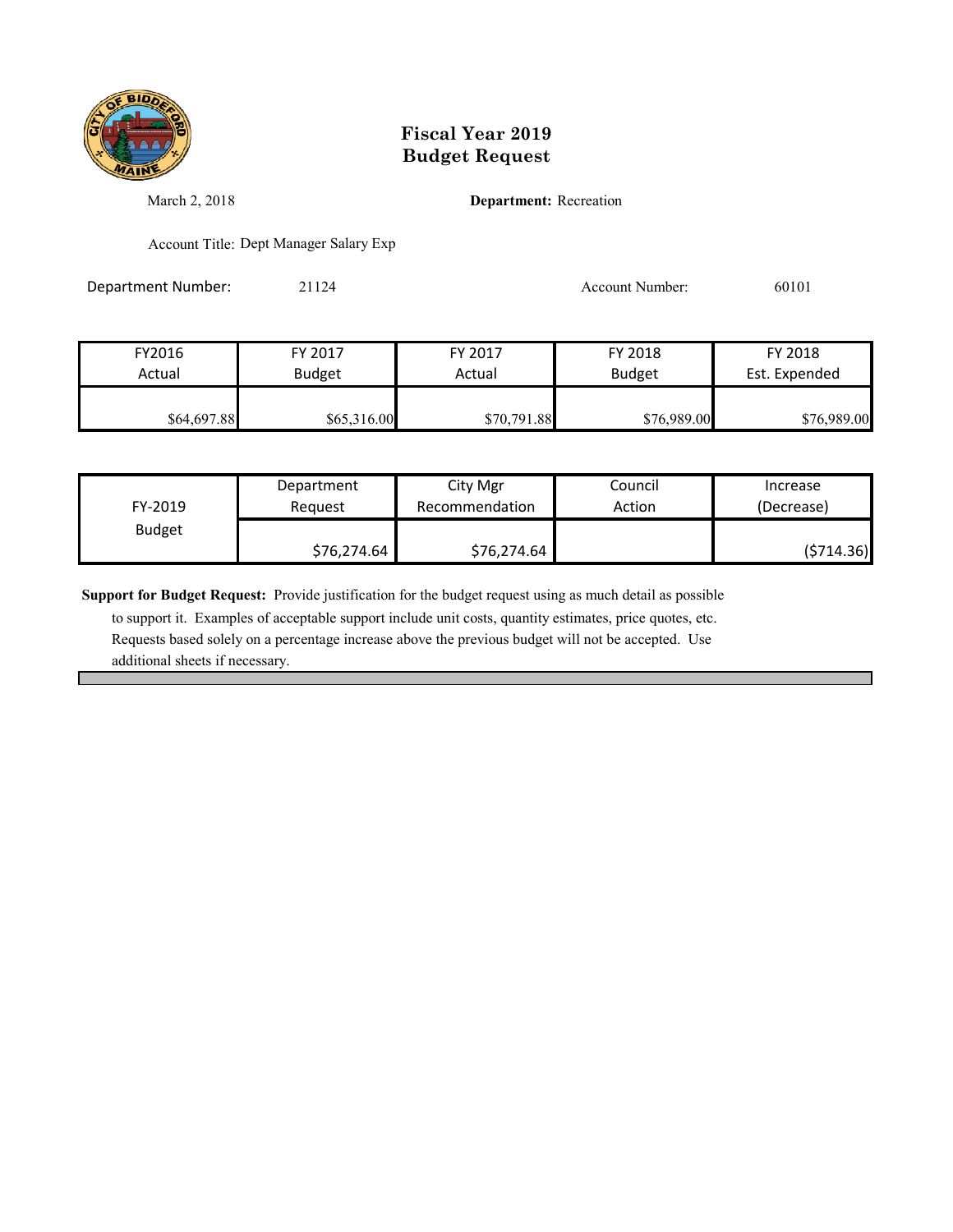

March 2, 2018 **Department:** Recreation

Account Title: F-T Employee Wage Exp

Department Number: 21124 21124 Account Number: 60105

| FY2016       | FY 2017       | FY 2017      | FY 2018       | FY 2018       |
|--------------|---------------|--------------|---------------|---------------|
| Actual       | <b>Budget</b> | Actual       | <b>Budget</b> | Est. Expended |
| \$126,071.57 | \$145,178.00  | \$152,297.13 | \$158,482.00  | \$158,482.00  |

| FY-2019       | Department   | City Mgr       | Council | Increase    |
|---------------|--------------|----------------|---------|-------------|
|               | Reauest      | Recommendation | Action  | (Decrease)  |
| <b>Budget</b> | \$183,769.32 | \$183,769.32   |         | \$25,287.32 |

**Support for Budget Request:** Provide justification for the budget request using as much detail as possible

 to support it. Examples of acceptable support include unit costs, quantity estimates, price quotes, etc. Requests based solely on a percentage increase above the previous budget will not be accepted. Use additional sheets if necessary.

| Adult Coordinator Brian Dunphe                                                          | 44.745.84 |
|-----------------------------------------------------------------------------------------|-----------|
| Youth Coord, Mike Fecteau                                                               | 46.708.56 |
| Director Ross Center & 50 Plus Club Deb Drouin                                          | 48.274.56 |
| Ross Center Prog. Assistant/Linda Lapierre /balance of wages and bennefits in Prog Fund | 24.281.35 |
| Administrative Assistant 50% Pat Conway                                                 | 19.759.01 |

183,769.32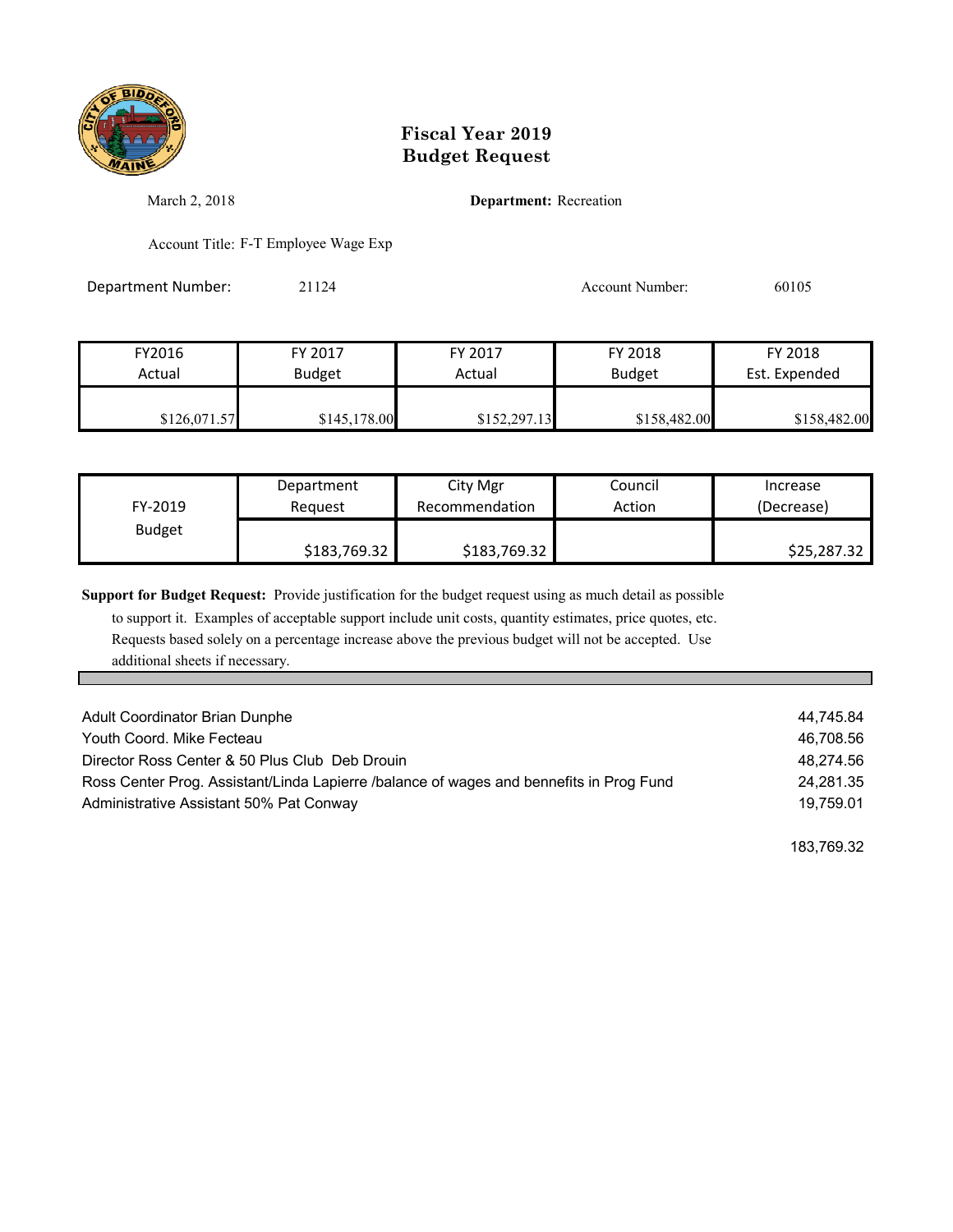

March 2, 2018 **Department:** Recreation

Account Title: P-T Employee Wage Exp

Department Number: 21124 21124 Account Number: 60106

| FY2016      | FY 2017     | FY 2017     | FY 2018       | FY 2018       |
|-------------|-------------|-------------|---------------|---------------|
| Actual      | Budget      | Actual      | <b>Budget</b> | Est. Expended |
|             |             |             |               |               |
| \$82,180.30 | \$76,873.00 | \$79,607.74 | \$78,795.00   | \$78,795.00   |

| FY-2019       | Department  | City Mgr       | Council | Increase        |
|---------------|-------------|----------------|---------|-----------------|
|               | Reauest     | Recommendation | Action  | (Decrease)      |
| <b>Budget</b> | \$54,052.76 | \$54,052.76    |         | ( \$24, 742.24) |

**Support for Budget Request:** Provide justification for the budget request using as much detail as possible

 to support it. Examples of acceptable support include unit costs, quantity estimates, price quotes, etc. Requests based solely on a percentage increase above the previous budget will not be accepted. Use additional sheets if necessary.

*Teen*  RP Mon-Fri 2-6PM (29hrs\*52.2wks) LF 21,950.10 RP Mon-Fri 2-6PM (29hrs\*52.2wks) TC 22,707.00 Bus driver (15.75/hr\*12 wk\*48.5 wks) 9,395.66

54,052.76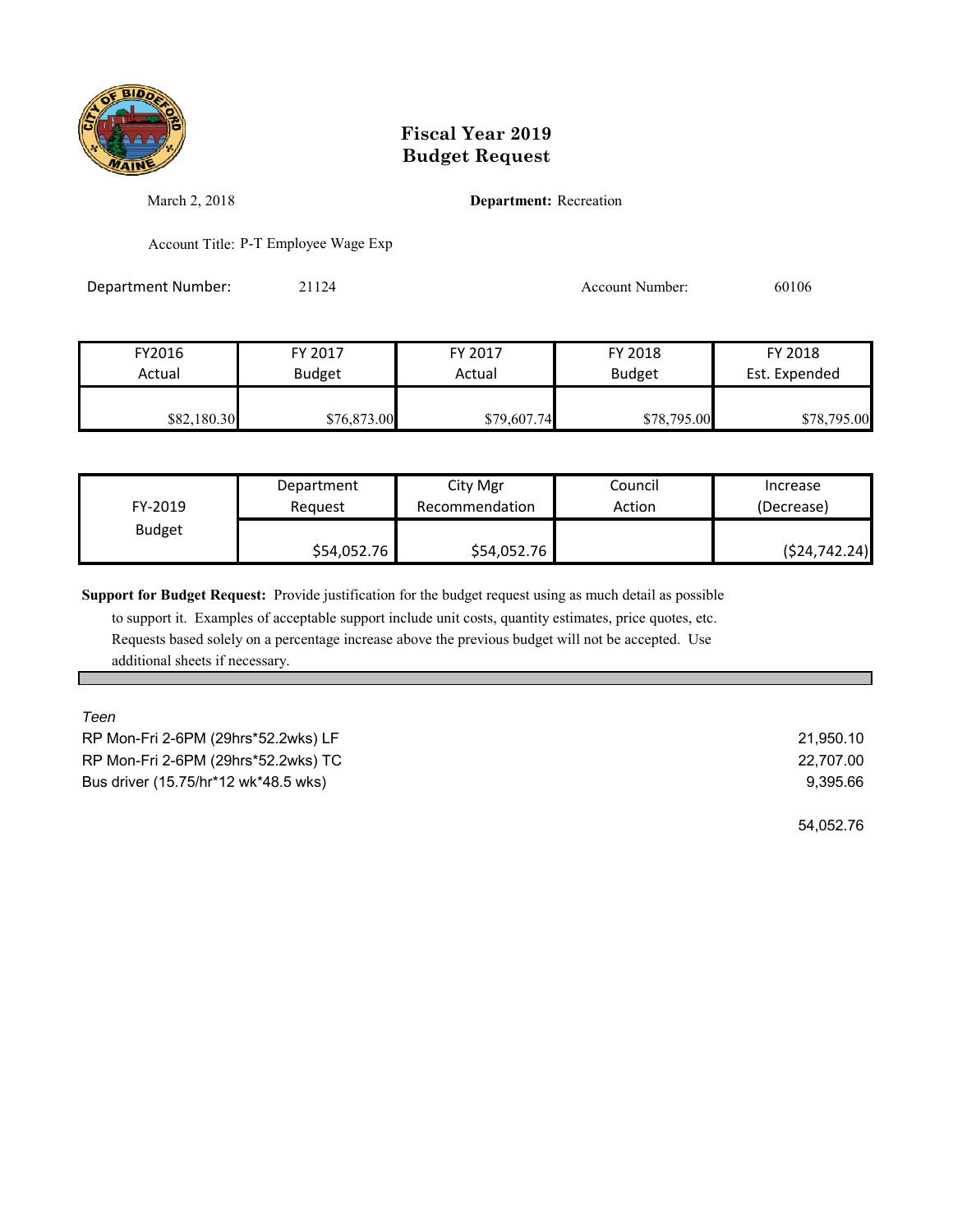

March 2, 2018 **Department:** Recreation

Account Title: Temp/Seasonal Emp Wage Exp

Department Number: 21124 21124 Account Number: 60107

| FY2016      | FY 2017       | FY 2017     | FY 2018       | FY 2018       |
|-------------|---------------|-------------|---------------|---------------|
| Actual      | <b>Budget</b> | Actual      | <b>Budget</b> | Est. Expended |
|             |               |             |               |               |
| \$54,544.39 | \$75,000.00   | \$88,755.96 | \$77,974.00   | \$77,974.00   |

| FY-2019       | Department  | City Mgr       | Council | Increase   |
|---------------|-------------|----------------|---------|------------|
|               | Reauest     | Recommendation | Action  | (Decrease) |
| <b>Budget</b> | \$78,097.50 | \$78,097.50    |         | \$123.50   |

**Support for Budget Request:** Provide justification for the budget request using as much detail as possible

 to support it. Examples of acceptable support include unit costs, quantity estimates, price quotes, etc. Requests based solely on a percentage increase above the previous budget will not be accepted. Use additional sheets if necessary.

| Boys Summer Basketball Instructor                           | $(13/hr*40hrs*1wk)$    | 520.00    |
|-------------------------------------------------------------|------------------------|-----------|
|                                                             |                        |           |
| <b>Girls Summer Basketball Instructor</b>                   | $(13/hr*40hrs*1wk)$    | 520.00    |
| <b>Youth Sports Assistant</b>                               | (12.00/hr*25hrs*10wks) | 3,000.00  |
| Enrichement Staff 365 Hrs * 10.5 hr Community Event Support |                        | 3,832.50  |
| Park Facility Custodial/Maint April 1-Oct17-M, R, C, StL    |                        | 13,195.00 |
| Rotary Park Lifeguard Supervisor (15/hr*40hrs*12wks)        |                        | 7,680.00  |
| Rotary Park Lifeguards (6*40Hrs*11/hr*12wks)                |                        | 33,120.00 |
| Field Staff Lining, Field Prep 12/hr*20hrs*12wks            |                        | 2,880.00  |
| Clifford Park Steward (\$15/hr*30hr*11wks)                  |                        | 4,950.00  |
| CIT Director 15*40*8                                        |                        | 4,800.00  |
| Summer Program Assistant 10*40*9/SC/OSB                     |                        | 3,600.00  |
|                                                             |                        |           |

78,097.50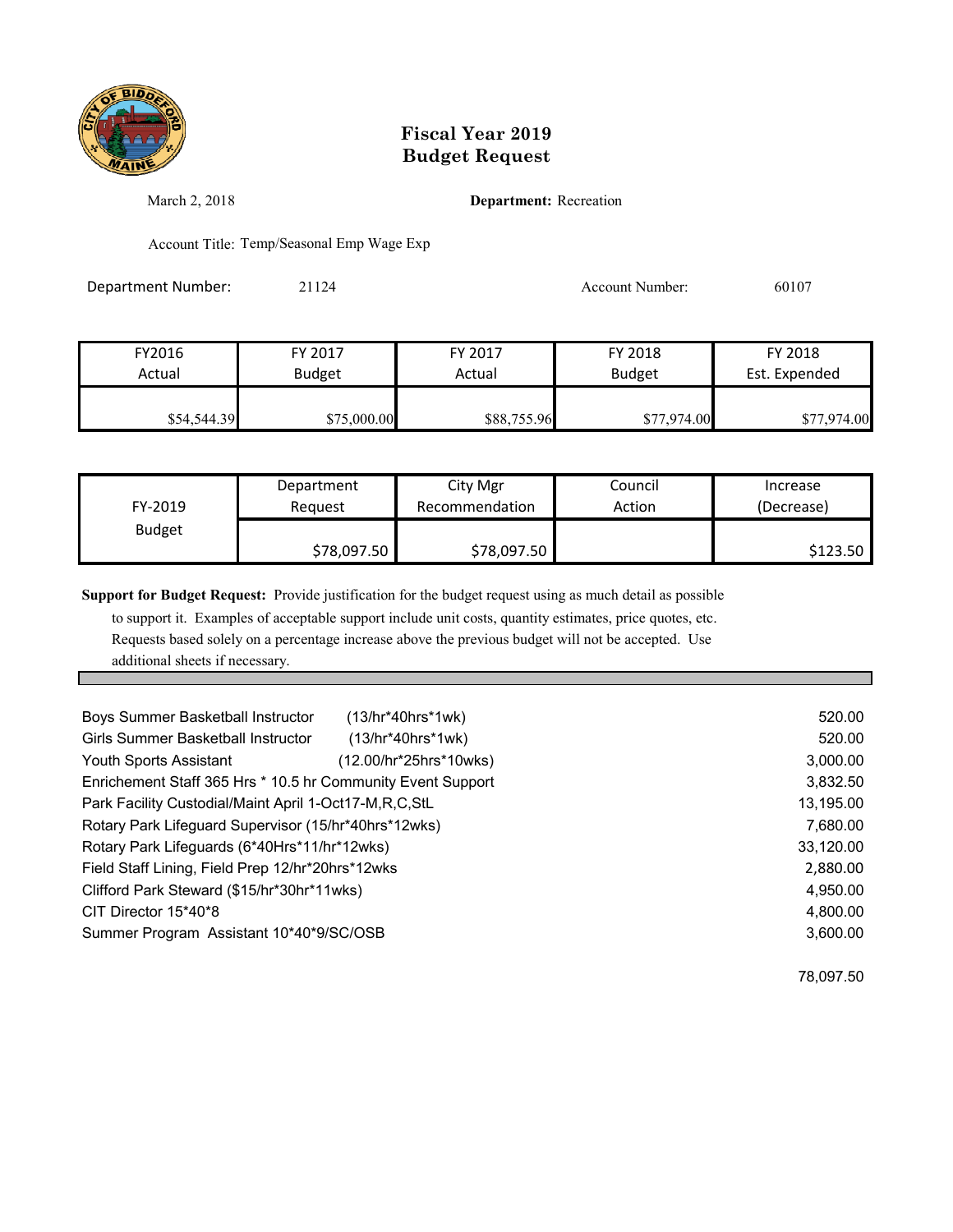

March 2, 2018 **Department:** Recreation

Account Title: Overtime Wage Expense

Department Number: 21124 21124 Account Number: 60111

| FY2016     | FY 2017       | FY 2017    | FY 2018       | FY 2018       |
|------------|---------------|------------|---------------|---------------|
| Actual     | <b>Budget</b> | Actual     | <b>Budget</b> | Est. Expended |
|            |               |            |               |               |
| \$4,593.23 | \$3,000.00    | \$4,362.38 | \$3,500.00    | \$3,500.00    |

| FY-2019       | Department | City Mgr       | Council | Increase   |
|---------------|------------|----------------|---------|------------|
|               | Reauest    | Recommendation | Action  | (Decrease) |
| <b>Budget</b> | \$3,500.00 | \$3,500.00     |         | \$0.00     |

**Support for Budget Request:** Provide justification for the budget request using as much detail as possible

 to support it. Examples of acceptable support include unit costs, quantity estimates, price quotes, etc. Requests based solely on a percentage increase above the previous budget will not be accepted. Use additional sheets if necessary.

Lifeguards Rotary Park 3,500.00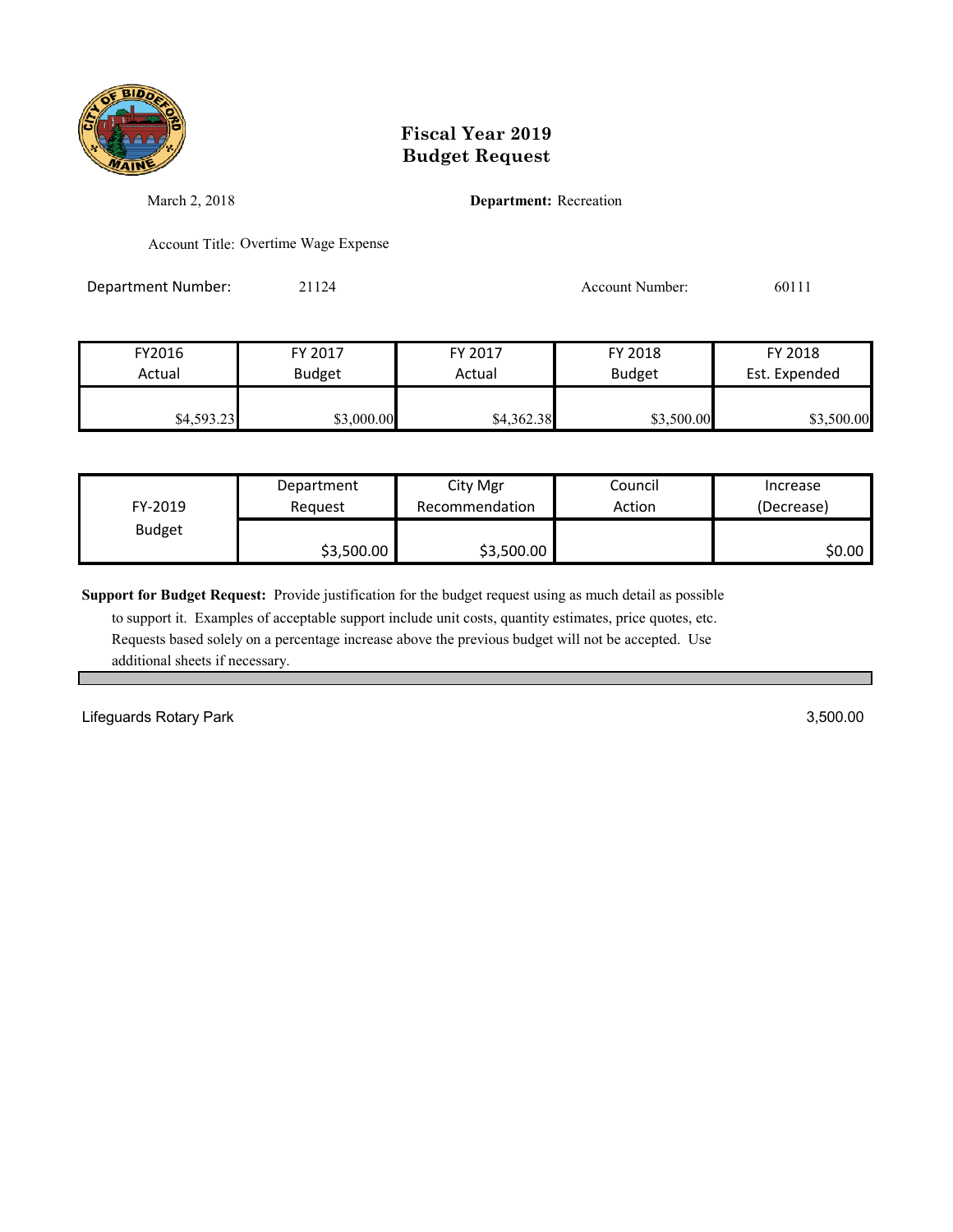

March 2, 2018 **Department:** Recreation

Account Title: Clothing/Uniforms Expense

Department Number: 21124 21124 Account Number: 60230

| FY2016     | FY 2017       | FY 2017  | FY 2018       | FY 2018       |
|------------|---------------|----------|---------------|---------------|
| Actual     | <b>Budget</b> | Actual   | <b>Budget</b> | Est. Expended |
| \$1,033.30 | \$1,100.00    | \$195.00 | \$1,250.00    | \$1,250.00    |

|               | Department | City Mgr       | Council | Increase   |
|---------------|------------|----------------|---------|------------|
| FY-2019       | Reauest    | Recommendation | Action  | (Decrease) |
| <b>Budget</b> |            |                |         |            |
|               | \$1,500.00 | \$1,250.00     |         | \$0.00     |

**Support for Budget Request:** Provide justification for the budget request using as much detail as possible

 to support it. Examples of acceptable support include unit costs, quantity estimates, price quotes, etc. Requests based solely on a percentage increase above the previous budget will not be accepted. Use additional sheets if necessary.

Staff shirts, lifeguard gear 1,500.00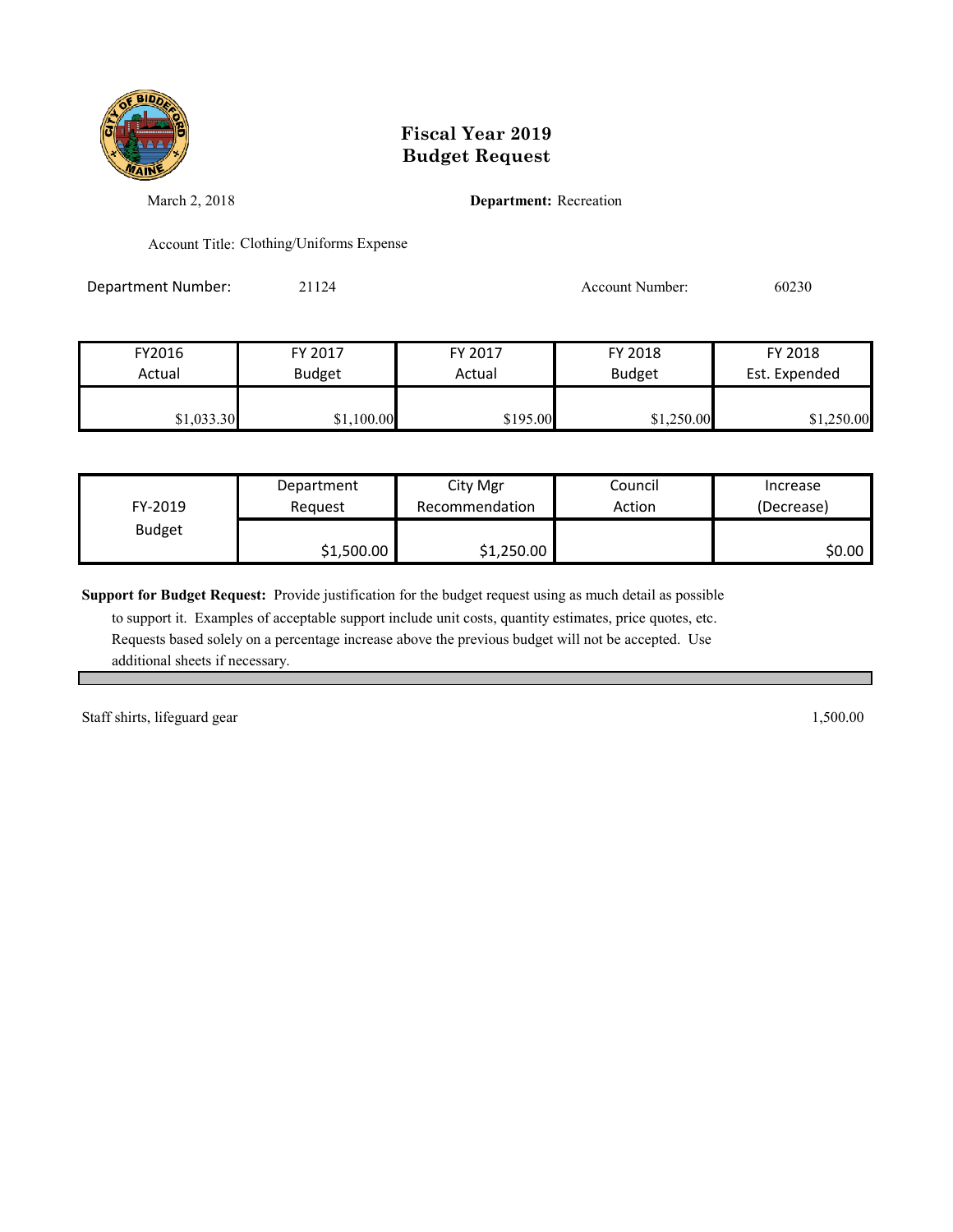

March 2, 2018 **Department:** Recreation

Account Title: Conferences/Training Expense

Department Number: 21124 21124 Account Number: 60251

| FY2016   | FY 2017       | FY 2017    | FY 2018       | FY 2018       |
|----------|---------------|------------|---------------|---------------|
| Actual   | <b>Budget</b> | Actual     | <b>Budget</b> | Est. Expended |
|          |               |            |               |               |
| \$206.00 | \$800.00      | \$1,628.93 | \$800.00      | \$600.00      |

| FY-2019       | Department | City Mgr       | Council | Increase   |
|---------------|------------|----------------|---------|------------|
|               | Reauest    | Recommendation | Action  | (Decrease) |
| <b>Budget</b> | \$800.00   | \$800.00       |         | \$0.00     |

**Support for Budget Request:** Provide justification for the budget request using as much detail as possible

 to support it. Examples of acceptable support include unit costs, quantity estimates, price quotes, etc. Requests based solely on a percentage increase above the previous budget will not be accepted. Use additional sheets if necessary.

MMA, North Conway, Spring Conference (I) 800.00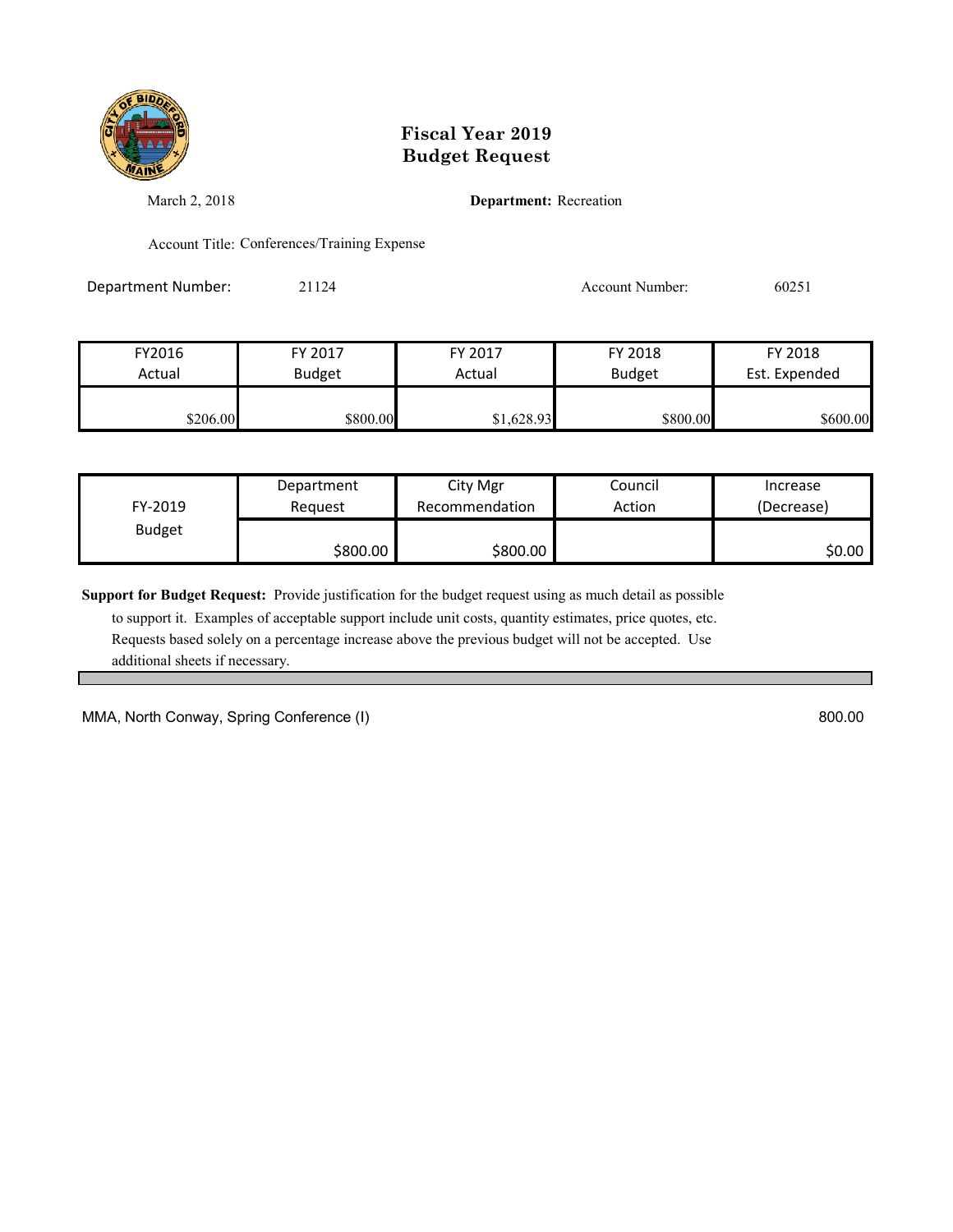

March 2, 2018 **Department:** Recreation

Account Title: Travel/Mileage Expense

Department Number: 21124 21124 Account Number: 60252

| FY2016     | FY 2017       | FY 2017    | FY 2018       | FY 2018       |
|------------|---------------|------------|---------------|---------------|
| Actual     | <b>Budget</b> | Actual     | <b>Budget</b> | Est. Expended |
| \$6,245.27 | \$7,000.00    | \$5,773.77 | \$7,000.00    | \$6,800.00    |

| FY-2019       | Department | City Mgr       | Council | Increase   |
|---------------|------------|----------------|---------|------------|
|               | Reauest    | Recommendation | Action  | (Decrease) |
| <b>Budget</b> | \$7,000.00 | \$7,000.00     |         | \$0.00     |

**Support for Budget Request:** Provide justification for the budget request using as much detail as possible

 to support it. Examples of acceptable support include unit costs, quantity estimates, price quotes, etc. Requests based solely on a percentage increase above the previous budget will not be accepted. Use additional sheets if necessary.

Mileage Incl seven reg staff plus seasonal cleaning staff **Figure 2016** 7,000.00 7,000.00 Bus Usage/Tcenter Substitutions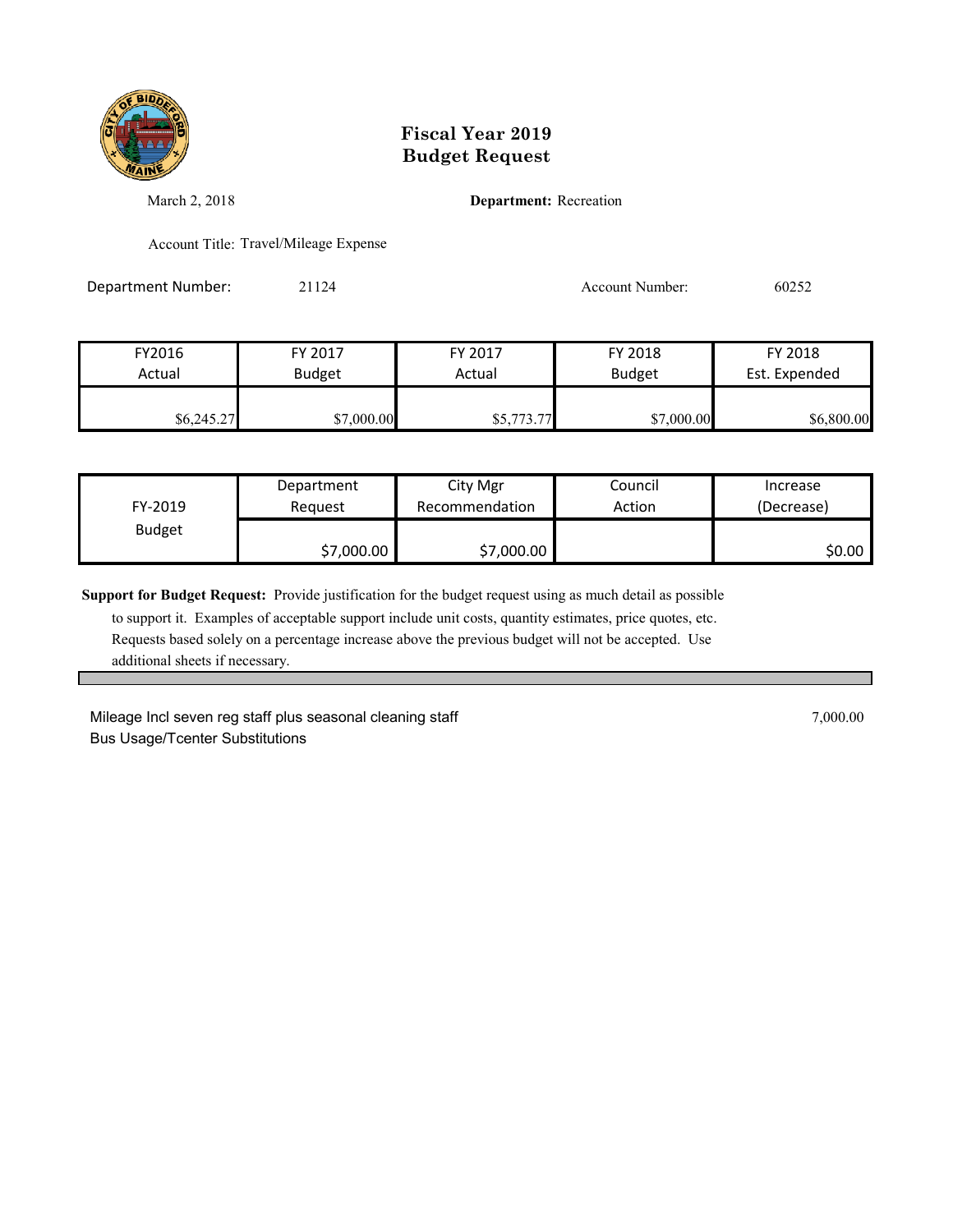

March 2, 2018 **Department:** Recreation

Account Title: Food/Lodging Expense

Department Number: 21124 21124 Account Number: 60253

| FY2016  | FY 2017       | FY 2017  | FY 2018       | FY 2018       |
|---------|---------------|----------|---------------|---------------|
| Actual  | <b>Budget</b> | Actual   | <b>Budget</b> | Est. Expended |
|         |               |          |               |               |
| \$64.31 | \$800.00      | \$162.06 | \$800.00      | \$800.00      |

|               | Department | City Mgr       | Council | Increase   |
|---------------|------------|----------------|---------|------------|
| FY-2019       | Reauest    | Recommendation | Action  | (Decrease) |
| <b>Budget</b> |            |                |         |            |
|               | \$800.00   | \$800.00       |         | \$0.00     |

**Support for Budget Request:** Provide justification for the budget request using as much detail as possible

 to support it. Examples of acceptable support include unit costs, quantity estimates, price quotes, etc. Requests based solely on a percentage increase above the previous budget will not be accepted. Use additional sheets if necessary.

For Conference-NNE 800.00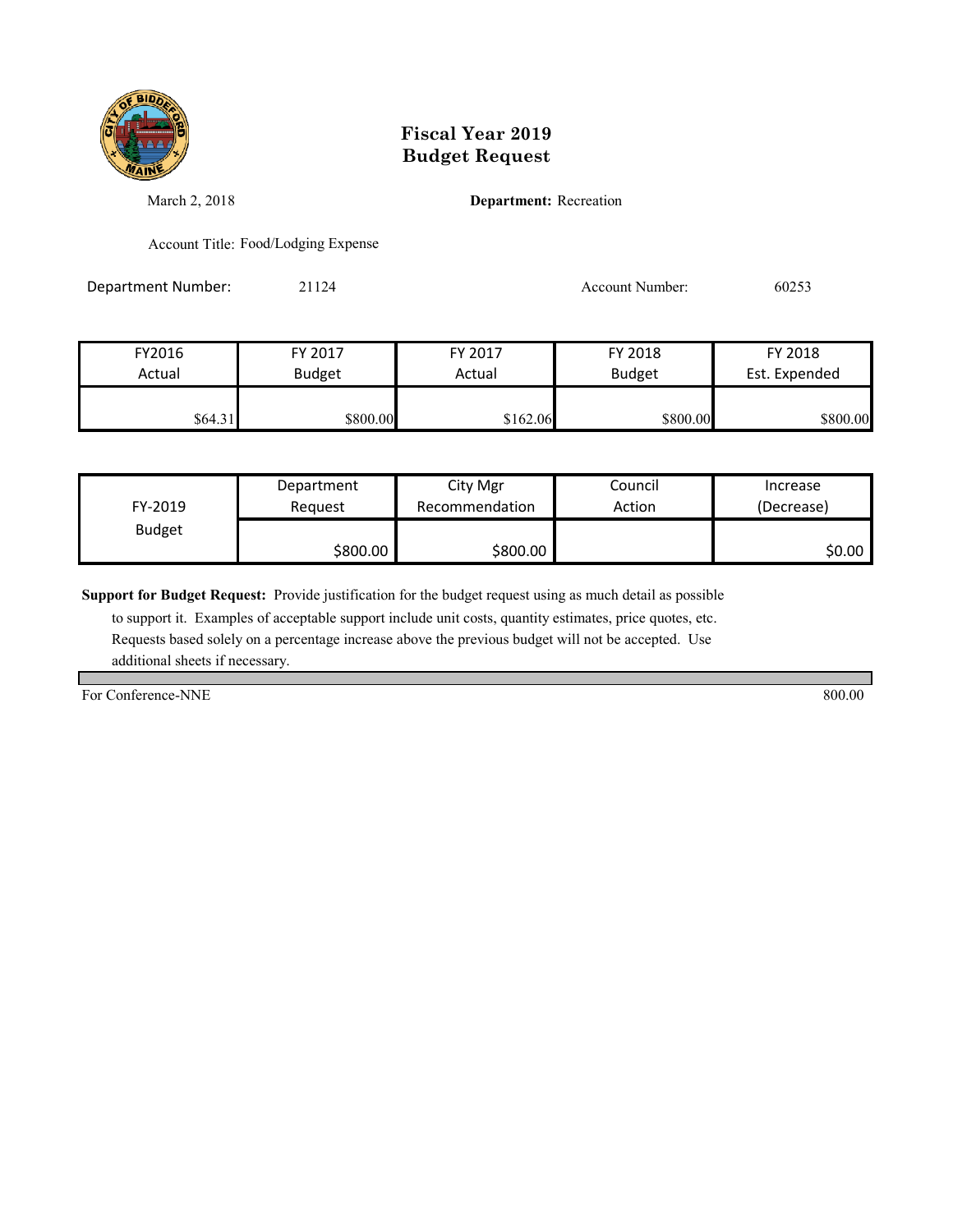

March 2, 2018 **Department:** Recreation

Account Title: Dues/Memberships Expense

Department Number: 21124 21124 Account Number: 60256

| FY2016   | FY 2017       | FY 2017  | FY 2018       | FY 2018       |
|----------|---------------|----------|---------------|---------------|
| Actual   | <b>Budget</b> | Actual   | <b>Budget</b> | Est. Expended |
|          |               |          |               |               |
| \$400.00 | \$440.00      | \$340.00 | \$440.00      | \$350.00      |

| FY-2019       | Department | City Mgr       | Council | Increase   |
|---------------|------------|----------------|---------|------------|
|               | Reauest    | Recommendation | Action  | (Decrease) |
| <b>Budget</b> | \$440.00   | \$440.00       |         | \$0.00     |

**Support for Budget Request:** Provide justification for the budget request using as much detail as possible

 to support it. Examples of acceptable support include unit costs, quantity estimates, price quotes, etc. Requests based solely on a percentage increase above the previous budget will not be accepted. Use additional sheets if necessary.

NRPA, New England Park Association, MRPA, Council on Senior Citizens 45 August 2000 440.00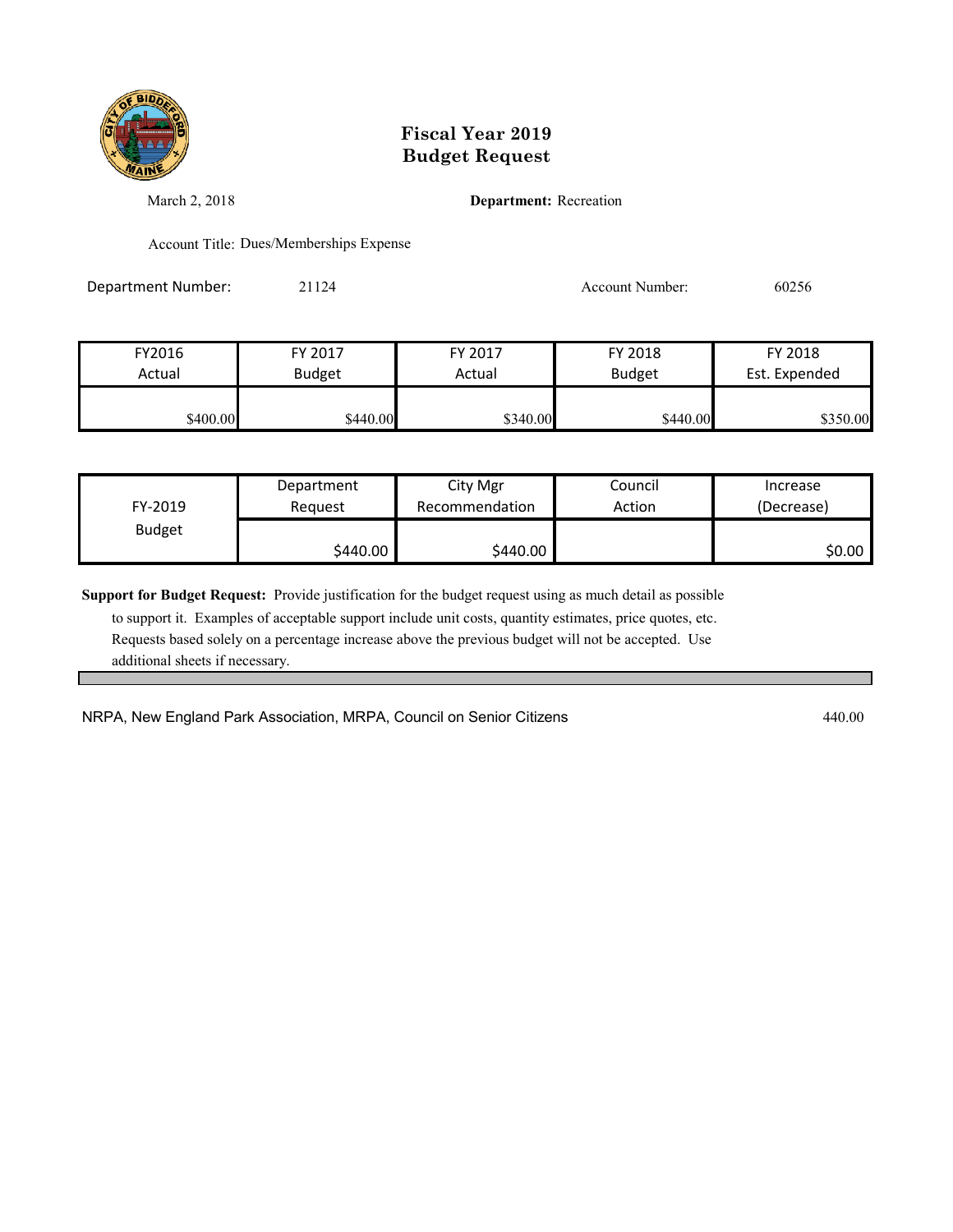

March 2, 2018 **Department:** Recreation

Account Title: Other Prof/Consult Srvs Exp

Department Number: 21124 21124 Account Number: 60306

| FY2016   | FY 2017       | FY 2017 | FY 2018       | FY 2018       |
|----------|---------------|---------|---------------|---------------|
| Actual   | <b>Budget</b> | Actual  | <b>Budget</b> | Est. Expended |
| \$400.00 | \$1,000.00    | \$0.00  | \$1,000.00    | \$200.00      |

| FY-2019       | Department | City Mgr       | Council | Increase   |
|---------------|------------|----------------|---------|------------|
|               | Reauest    | Recommendation | Action  | (Decrease) |
| <b>Budget</b> | \$1,000.00 | \$1,000.00     |         | \$0.00     |

**Support for Budget Request:** Provide justification for the budget request using as much detail as possible

 to support it. Examples of acceptable support include unit costs, quantity estimates, price quotes, etc. Requests based solely on a percentage increase above the previous budget will not be accepted. Use additional sheets if necessary.

Prof Conslt Rotary Beach Re-Testing/Rotary Park SRCC is providing initial testing 1,000.00 1,000.00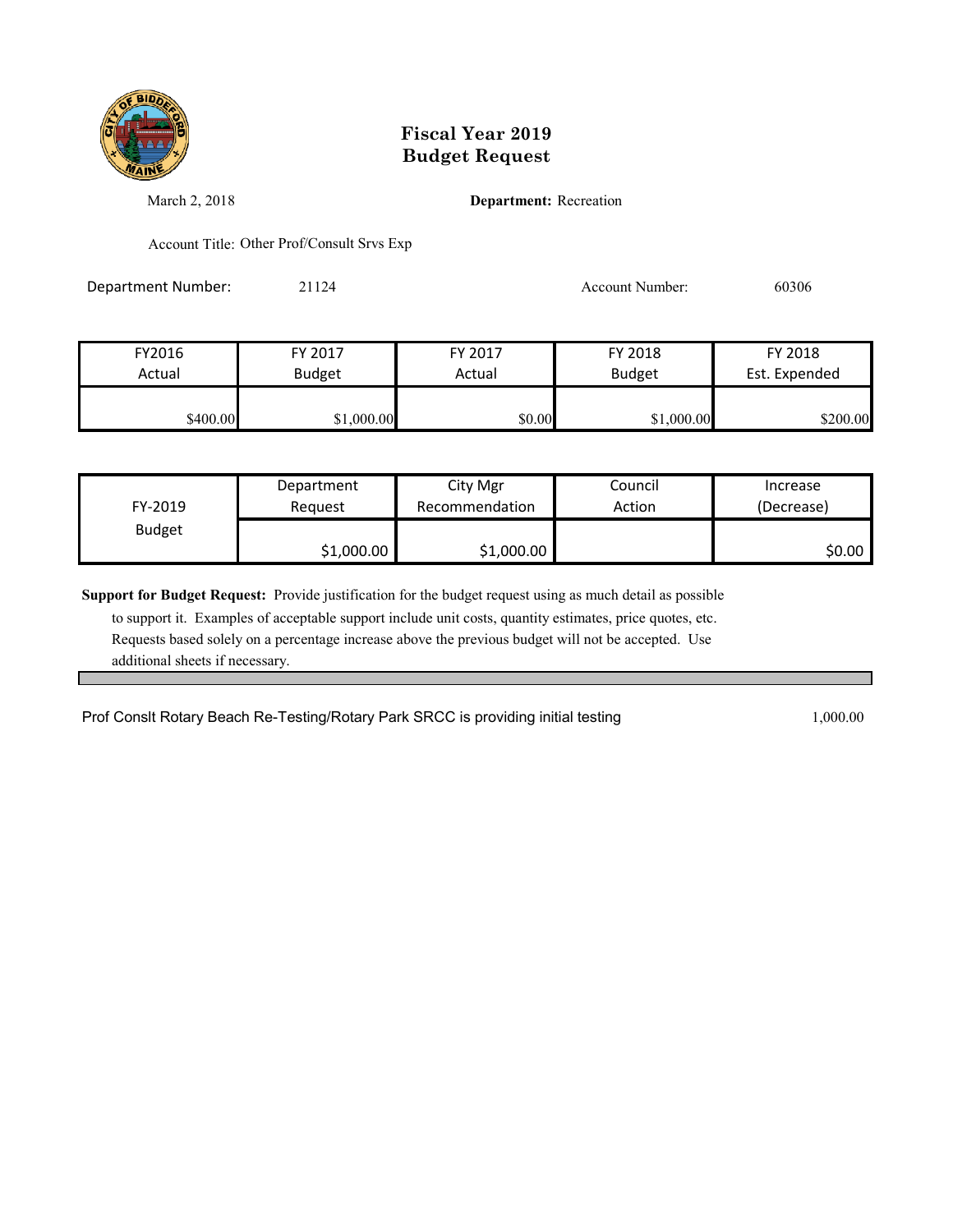

March 2, 2018 **Department:** Recreation

Account Title: Service Contracts Expense

Department Number: 21124 21124 Account Number: 60310

| FY2016     | FY 2017       | FY 2017    | FY 2018       | FY 2018       |
|------------|---------------|------------|---------------|---------------|
| Actual     | <b>Budget</b> | Actual     | <b>Budget</b> | Est. Expended |
| \$1,351.51 | \$1,400.00    | \$1,155.50 | \$1,700.00    | \$1,700.00    |

| FY-2019       | Department | City Mgr       | Council | Increase   |
|---------------|------------|----------------|---------|------------|
|               | Reauest    | Recommendation | Action  | (Decrease) |
| <b>Budget</b> | \$1,750.00 | \$1,750.00     |         | \$50.00    |

**Support for Budget Request:** Provide justification for the budget request using as much detail as possible

 to support it. Examples of acceptable support include unit costs, quantity estimates, price quotes, etc. Requests based solely on a percentage increase above the previous budget will not be accepted. Use additional sheets if necessary.

Teen Center Critter Control 50.00 month= 600.00 1,750.00 1,750.00 MyRec.com = 1 quarter 1150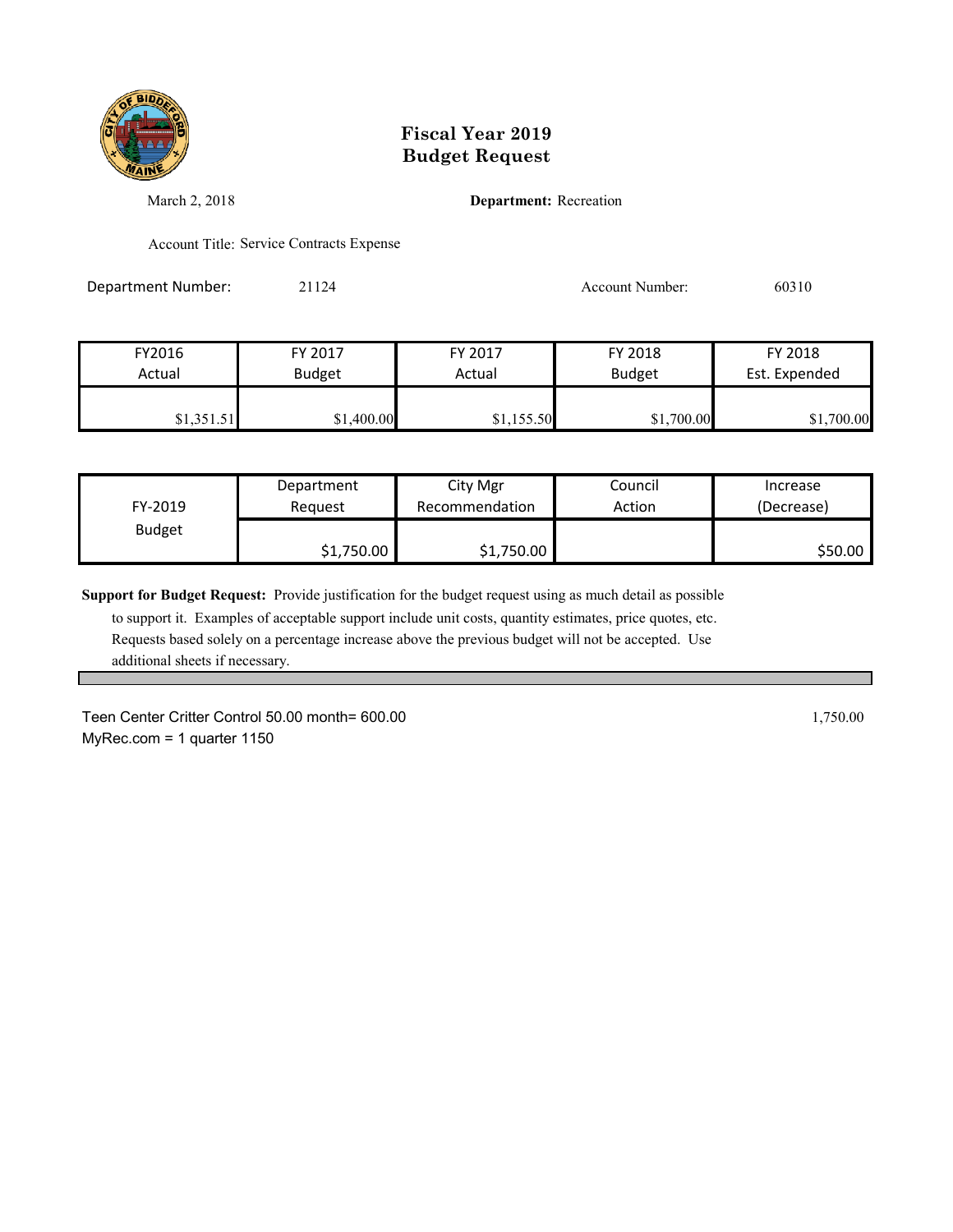

March 2, 2018 **Department:** Recreation

Account Title: Recreation Programs Expense

Department Number: 21124 21124 Account Number: 60365

| FY2016      | FY 2017       | FY 2017    | FY 2018     | FY 2018       |
|-------------|---------------|------------|-------------|---------------|
| Actual      | <b>Budget</b> | Actual     | Budget      | Est. Expended |
| \$12,404.07 | \$13,115.00   | \$7,596.85 | \$13,115.00 | \$13,115.00   |

|               | Department  | City Mgr       | Council | Increase   |
|---------------|-------------|----------------|---------|------------|
| FY-2019       | Reauest     | Recommendation | Action  | (Decrease) |
| <b>Budget</b> |             |                |         |            |
|               | \$13,115.00 | \$13,115.00    |         | \$0.00∣    |

**Support for Budget Request:** Provide justification for the budget request using as much detail as possible

 to support it. Examples of acceptable support include unit costs, quantity estimates, price quotes, etc. Requests based solely on a percentage increase above the previous budget will not be accepted. Use additional sheets if necessary.

| Christmas, Halloween, Easter Entertainment            | 2,500.00 |
|-------------------------------------------------------|----------|
| Winter B. Ball Board Cert Official Home Games (2 Ref) | 2,100.00 |
| Fall Soccer Referees & Assignor Fees                  | 1,500.00 |
| <b>Enrichment Contract Instructors</b>                | 2,700.00 |
| ASCAP and BMI License                                 | 700.00   |
| Youth & Teen Programs                                 | 1.990.00 |
| Youth Summer Trips 1 per week*9wks*\$125-CIT          | 1,125.00 |
| Ross Center Holiday Social                            | 500.00   |

13,115.00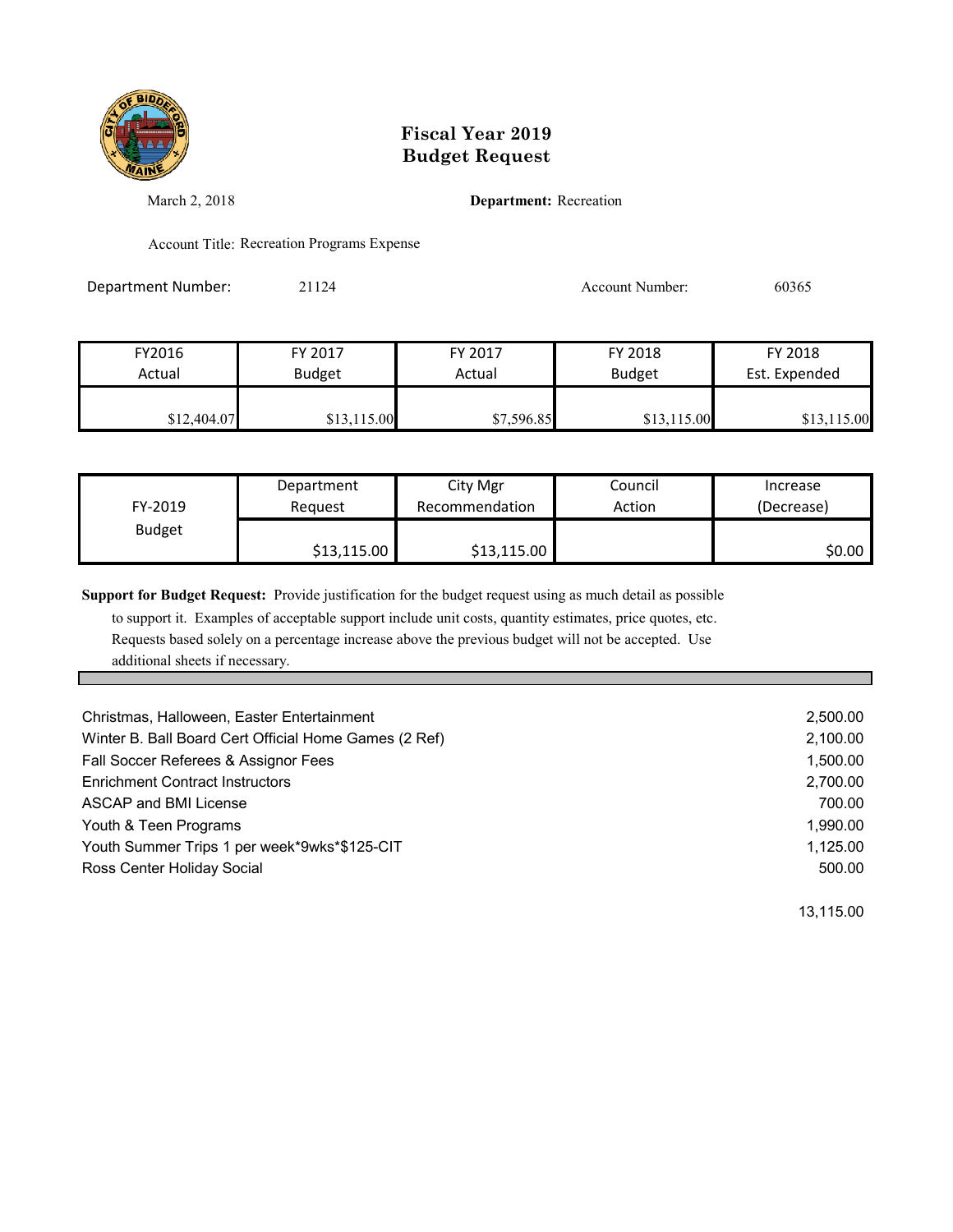

March 2, 2018 **Department:** Recreation

Account Title: Electricity Expense

Department Number: 21124 21124 Account Number: 60400

FY2016 FY 2017 FY 2017 FY 2018 FY 2018 Actual Budget | Actual Budget Est. Expended \$10,402.94 \$10,500.00 \$9,815.43 \$10,500.00 \$10,500.00

| FY-2019       | Department  | City Mgr       | Council | Increase   |
|---------------|-------------|----------------|---------|------------|
|               | Reauest     | Recommendation | Action  | (Decrease) |
| <b>Budget</b> | \$10,500.00 | \$10,500.00    |         | \$0.00     |

**Support for Budget Request:** Provide justification for the budget request using as much detail as possible

 to support it. Examples of acceptable support include unit costs, quantity estimates, price quotes, etc. Requests based solely on a percentage increase above the previous budget will not be accepted. Use additional sheets if necessary.

St. Louis Office & Field 10,500.00 Ballfield \$45/hr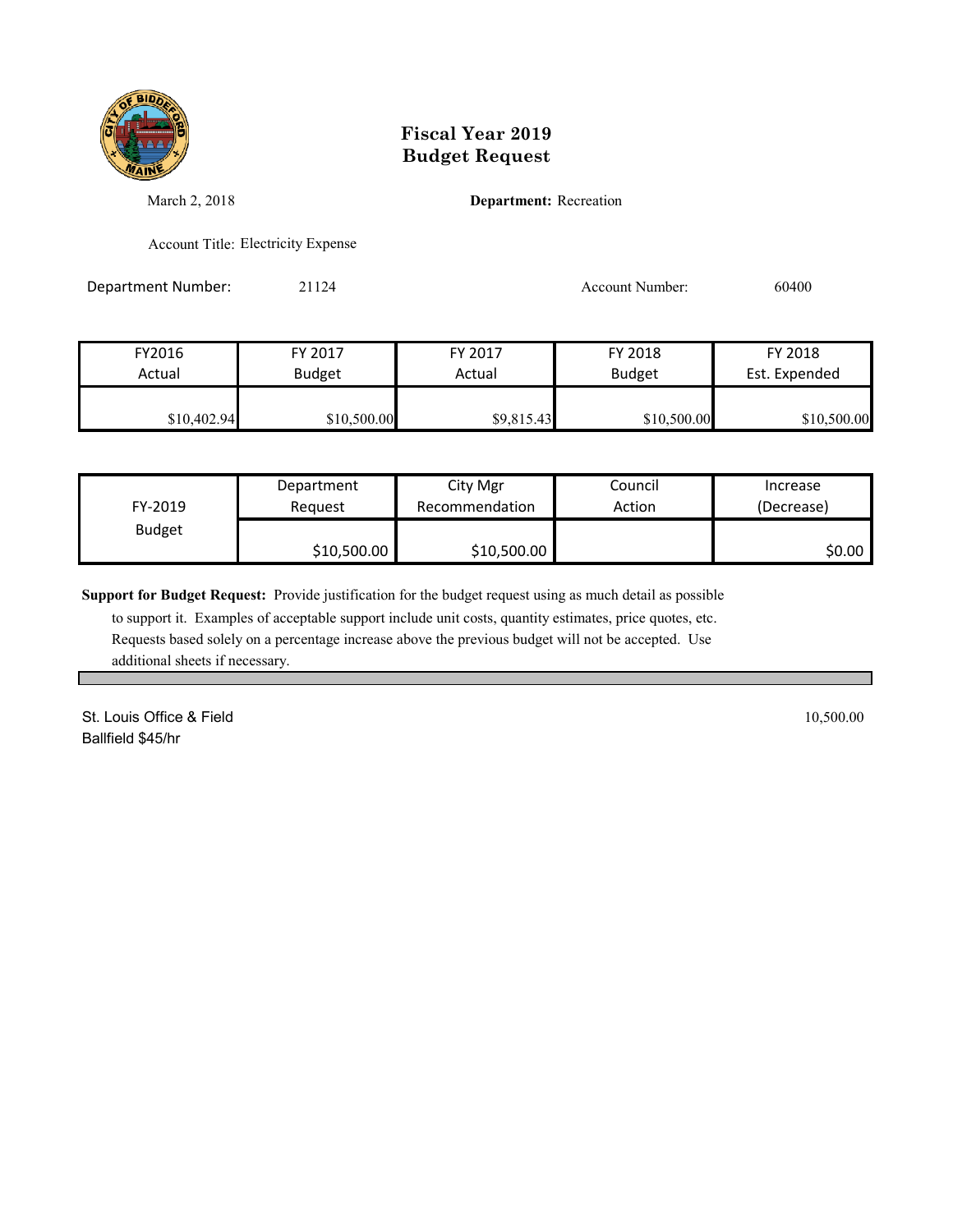

March 2, 2018 **Department:** Recreation

Account Title: Phone/Celular/Paging Exp

Department Number: 21124 21124 Account Number: 60402

FY2016 FY 2017 FY 2017 FY 2018 FY 2018 Actual **Budget Actual Budget Est. Expended \$3,187.36** \$4,394.00 \$4,394.00 \$4,394.00 \$4,394.00

| FY-2019       | Department | City Mgr       | Council | Increase   |
|---------------|------------|----------------|---------|------------|
|               | Reguest    | Recommendation | Action  | (Decrease) |
| <b>Budget</b> | \$4,394.00 | \$4,394.00     |         | \$0.00     |

**Support for Budget Request:** Provide justification for the budget request using as much detail as possible

 to support it. Examples of acceptable support include unit costs, quantity estimates, price quotes, etc. Requests based solely on a percentage increase above the previous budget will not be accepted. Use additional sheets if necessary.

Rotary Park, St.Louis Office, Cell Phones (6) -Computer Links with CH 4,394.00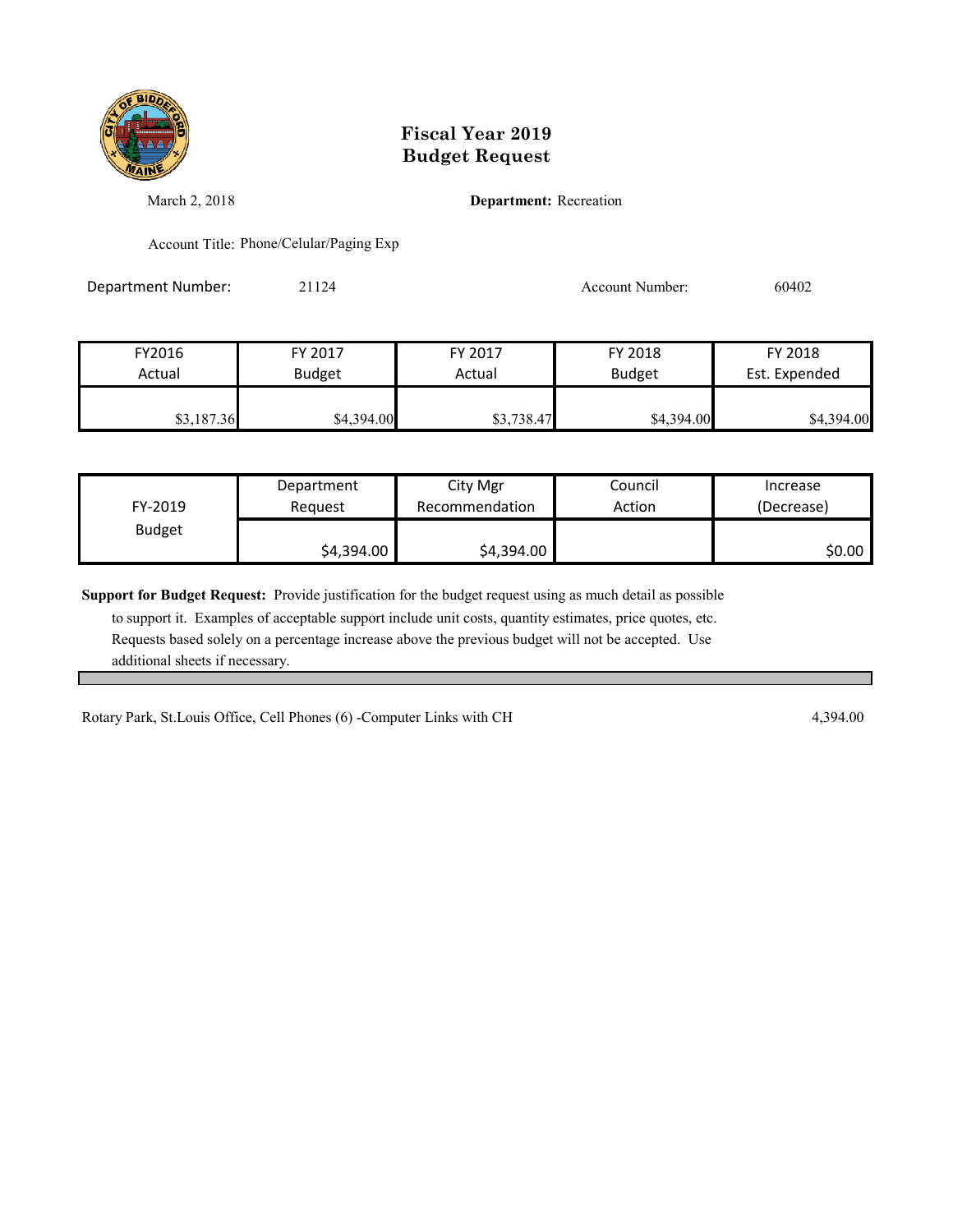

March 2, 2018 **Department:** Recreation

Account Title: Heating Fuel Expense

Department Number: 21124 21124 Account Number: 60405

| FY2016     | FY 2017       | FY 2017    | FY 2018       | FY 2018       |
|------------|---------------|------------|---------------|---------------|
| Actual     | <b>Budget</b> | Actual     | <b>Budget</b> | Est. Expended |
|            |               |            |               |               |
| \$7,553.77 | \$8,730.00    | \$9,164.58 | \$7,260.00    | \$7,260.00    |

| FY-2019       | Department | City Mgr       | Council | Increase       |
|---------------|------------|----------------|---------|----------------|
|               | Reauest    | Recommendation | Action  | (Decrease)     |
| <b>Budget</b> | \$7,515.00 | \$1,000.00     |         | ( \$6, 260.00) |

**Support for Budget Request:** Provide justification for the budget request using as much detail as possible

 to support it. Examples of acceptable support include unit costs, quantity estimates, price quotes, etc. Requests based solely on a percentage increase above the previous budget will not be accepted. Use additional sheets if necessary.

| Teen Center based on 1.50 gal, incl tank rental *660 gals. | 990.00   |
|------------------------------------------------------------|----------|
| St. Louis Building based on 2.25 gal * 2900 gals.          | 6.525.00 |
|                                                            | 7.515.00 |

*st louis field needs new heating system; moving to cold storage instead*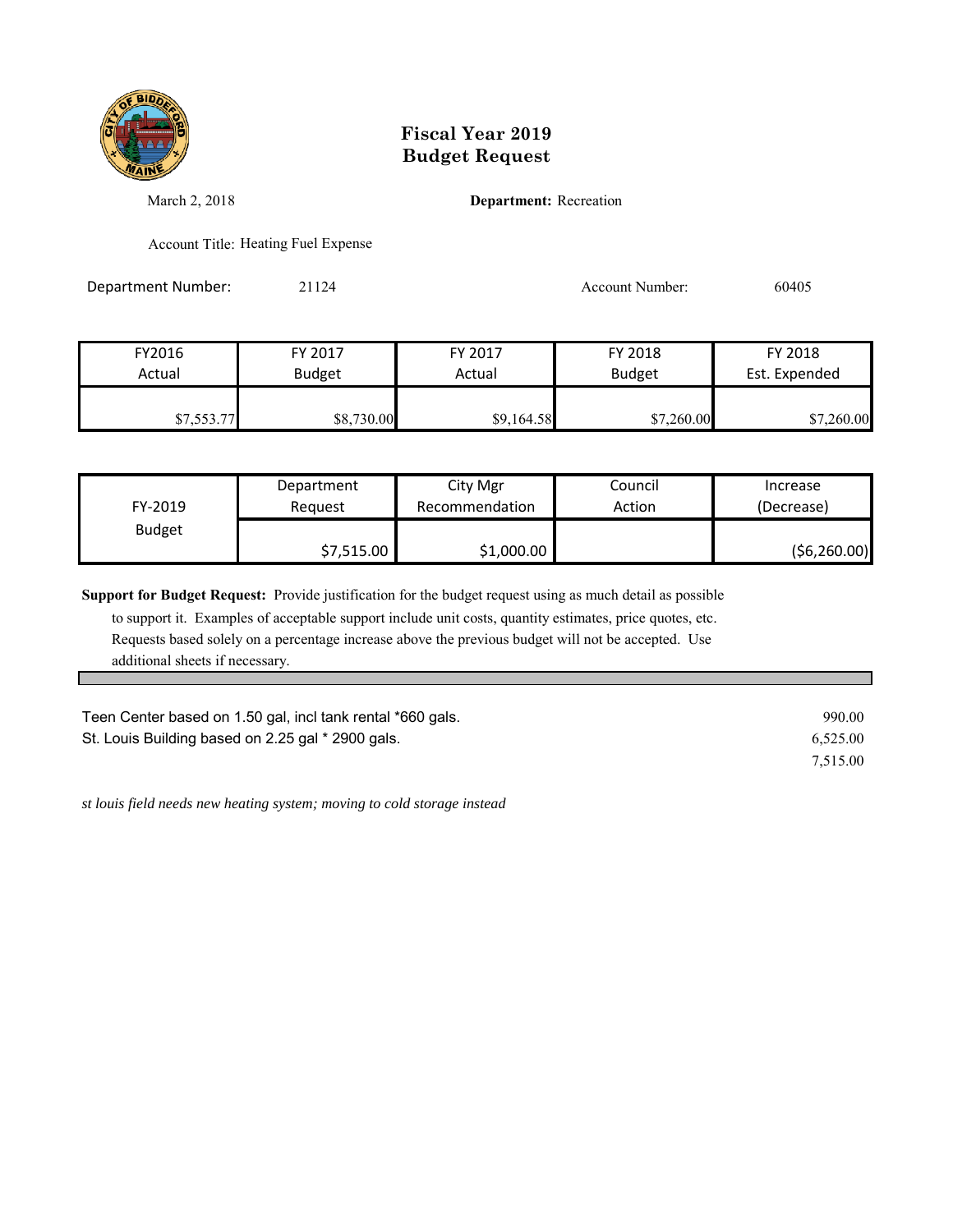

March 2, 2018 **Department:** Recreation

Account Title: Diesel Fuel Expense

Department Number: 21124 21124 Account Number: 60410

| FY2016     | FY 2017       | FY 2017    | FY 2018       | FY 2018       |
|------------|---------------|------------|---------------|---------------|
| Actual     | <b>Budget</b> | Actual     | <b>Budget</b> | Est. Expended |
|            |               |            |               |               |
| \$2,731.97 | \$1,834.00    | \$1,858.18 | \$1,967.00    | \$3,000.00    |

|               | Department | City Mgr       | Council | Increase   |
|---------------|------------|----------------|---------|------------|
| FY-2019       | Reauest    | Recommendation | Action  | (Decrease) |
| <b>Budget</b> |            |                |         |            |
|               | \$3,525.00 | \$3,500.00     |         | \$1,533.00 |

**Support for Budget Request:** Provide justification for the budget request using as much detail as possible

 to support it. Examples of acceptable support include unit costs, quantity estimates, price quotes, etc. Requests based solely on a percentage increase above the previous budget will not be accepted. Use additional sheets if necessary.

Recreation Bus (1500 gal @2.35 gal) Est provided by PW 3,525.00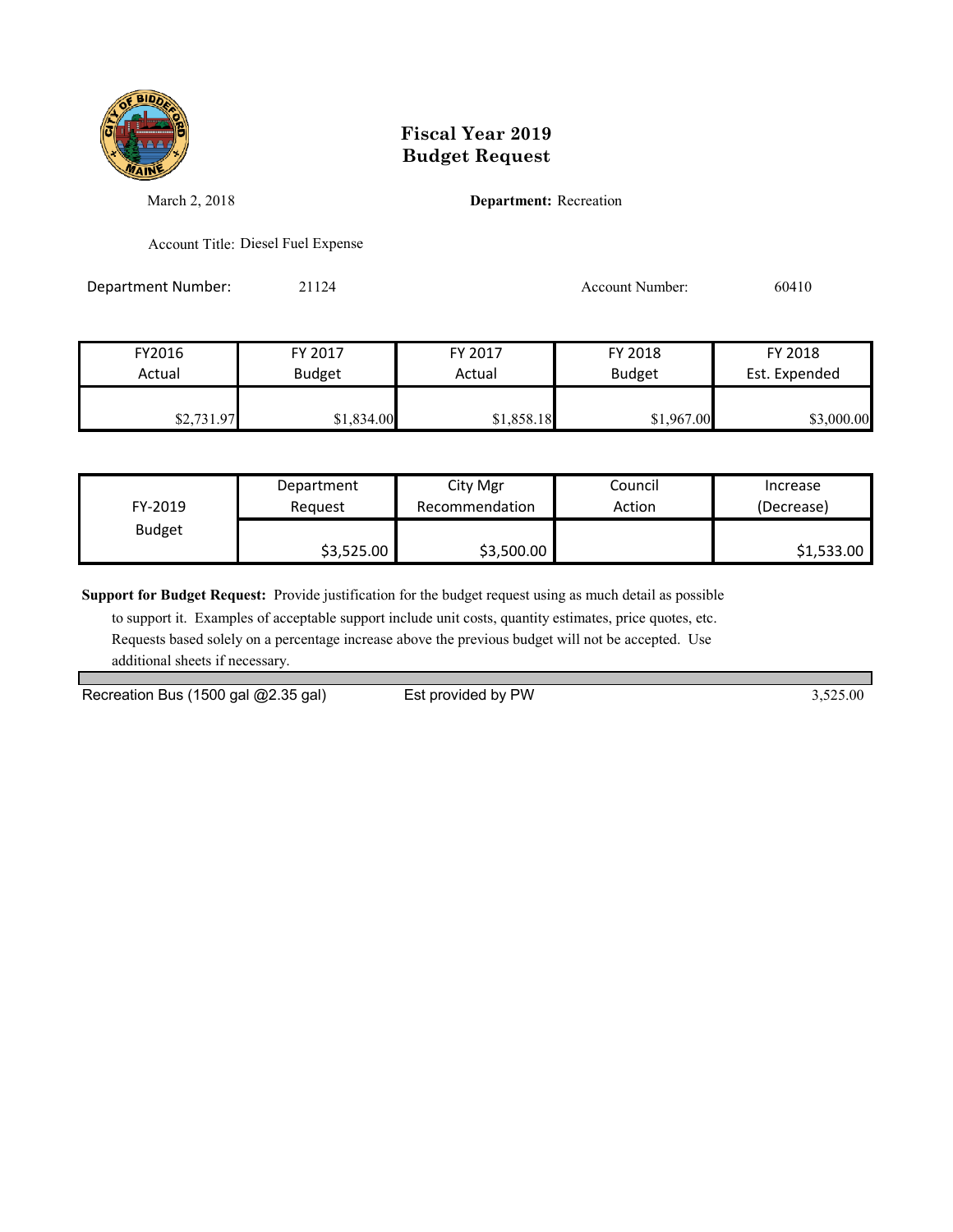

March 2, 2018 **Department:** Recreation

Account Title: Gasoline Expense

Department Number: 21124 21124 Account Number: 60411

| FY2016   | FY 2017       | FY 2017  | FY 2018       | FY 2018       |
|----------|---------------|----------|---------------|---------------|
| Actual   | <b>Budget</b> | Actual   | <b>Budget</b> | Est. Expended |
| \$705.08 | \$590.00      | \$685.78 | \$630.00      | \$800.00      |

|               | Department | City Mgr       | Council | Increase   |
|---------------|------------|----------------|---------|------------|
| FY-2019       | Reauest    | Recommendation | Action  | (Decrease) |
| <b>Budget</b> |            |                |         |            |
|               | \$1,025.00 | \$700.00       |         | \$70.00    |

**Support for Budget Request:** Provide justification for the budget request using as much detail as possible

 to support it. Examples of acceptable support include unit costs, quantity estimates, price quotes, etc. Requests based solely on a percentage increase above the previous budget will not be accepted. Use additional sheets if necessary.

Recreation Van (500 gal @2.05gal) Est provided by PW 1,025.00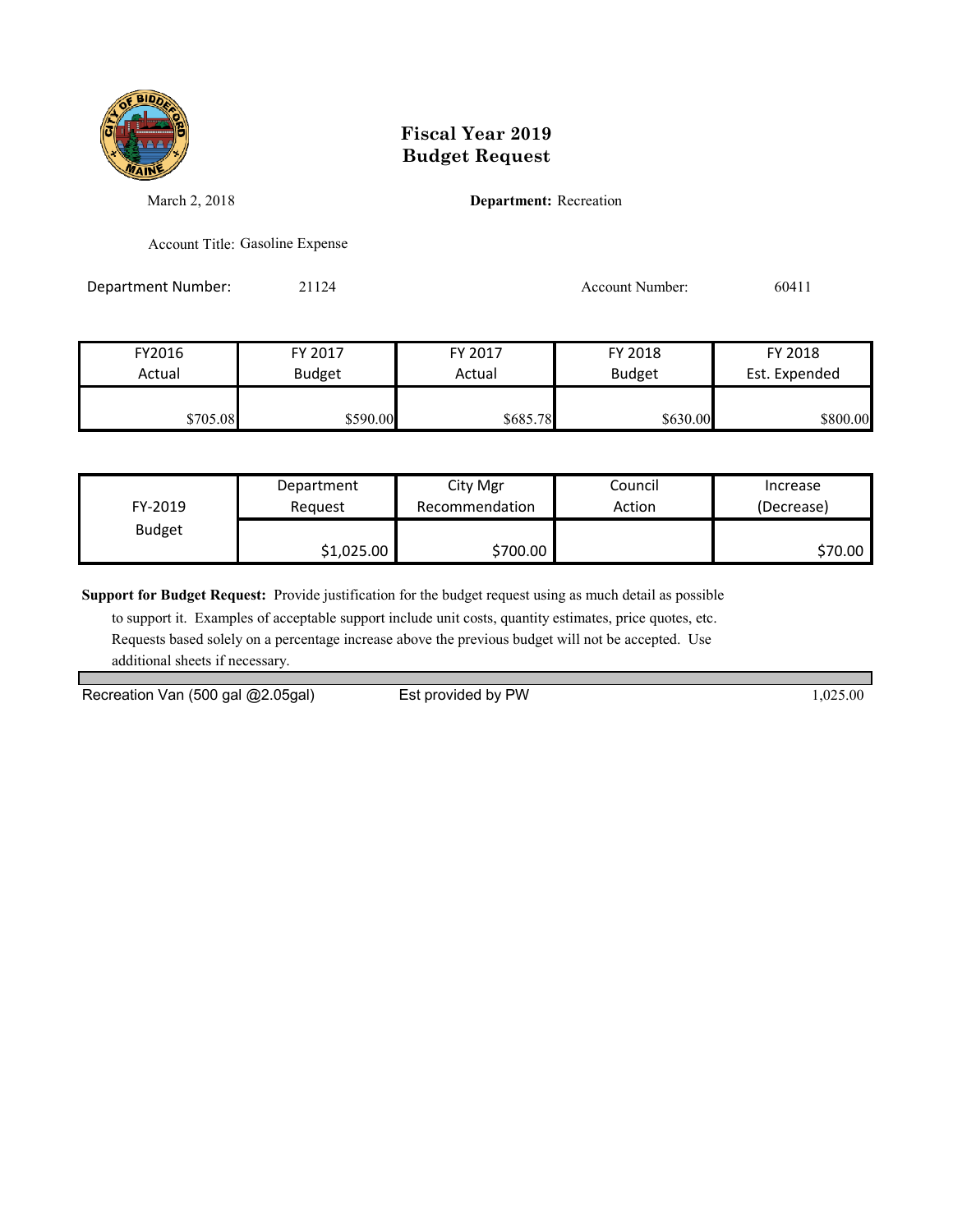

March 2, 2018 **Department:** Recreation

Account Title: Building Repair/Maint Exp

Department Number: 21124 21124 Account Number: 60450

| FY2016     | FY 2017       | FY 2017    | FY 2018       | FY 2018       |
|------------|---------------|------------|---------------|---------------|
| Actual     | <b>Budget</b> | Actual     | <b>Budget</b> | Est. Expended |
| \$7,692.95 | \$8,750.00    | \$8,025.78 | \$9,000.00    | \$8,000.00    |

| FY-2019       | Department | City Mgr       | Council | Increase   |
|---------------|------------|----------------|---------|------------|
|               | Reauest    | Recommendation | Action  | (Decrease) |
| <b>Budget</b> | \$9,250.00 | \$9,000.00     |         | \$0.00     |

**Support for Budget Request:** Provide justification for the budget request using as much detail as possible

 to support it. Examples of acceptable support include unit costs, quantity estimates, price quotes, etc. Requests based solely on a percentage increase above the previous budget will not be accepted. Use additional sheets if necessary.

| Doran Fld                                        | 500.00   |
|--------------------------------------------------|----------|
| St. Louis (included recharge fire extinguishers) | 2,300.00 |
| <b>Clifford Park</b>                             | 500.00   |
| Rotary Bathhouse                                 | 2,000.00 |
| Mayfield                                         | 2,000.00 |
| Teen Center (incl recharge fire extinguishers)   | 1.950.00 |

9,250.00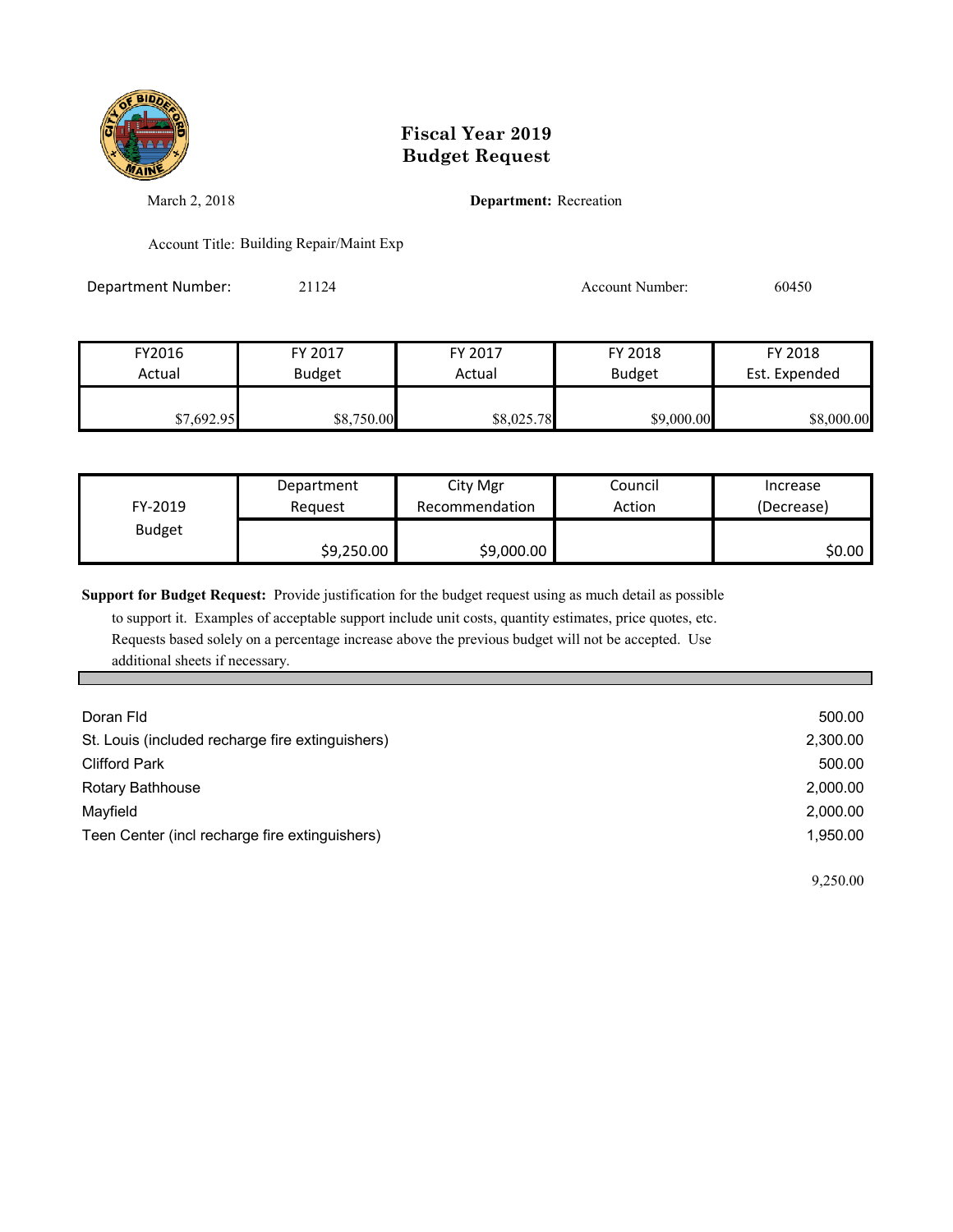

March 2, 2018 **Department:** Recreation

Account Title: Operating Equip Repair Exp

Department Number: 21124 21124 Account Number: 60452

| FY2016   | FY 2017       | FY 2017    | FY 2018       | FY 2018       |
|----------|---------------|------------|---------------|---------------|
| Actual   | <b>Budget</b> | Actual     | <b>Budget</b> | Est. Expended |
|          |               |            |               |               |
| 8322.011 | \$5,000.00    | \$3,014.55 | \$4,000.00    | \$4,000.00    |

| FY-2019       | Department | City Mgr       | Council | Increase   |
|---------------|------------|----------------|---------|------------|
|               | Reauest    | Recommendation | Action  | (Decrease) |
| <b>Budget</b> | \$4,000.00 | \$4,000.00     |         | \$0.00     |

**Support for Budget Request:** Provide justification for the budget request using as much detail as possible

 to support it. Examples of acceptable support include unit costs, quantity estimates, price quotes, etc. Requests based solely on a percentage increase above the previous budget will not be accepted. Use additional sheets if necessary.

Skate Park Equipment Maintenance 8' half pipe repair 4,000.00 and 4,000.00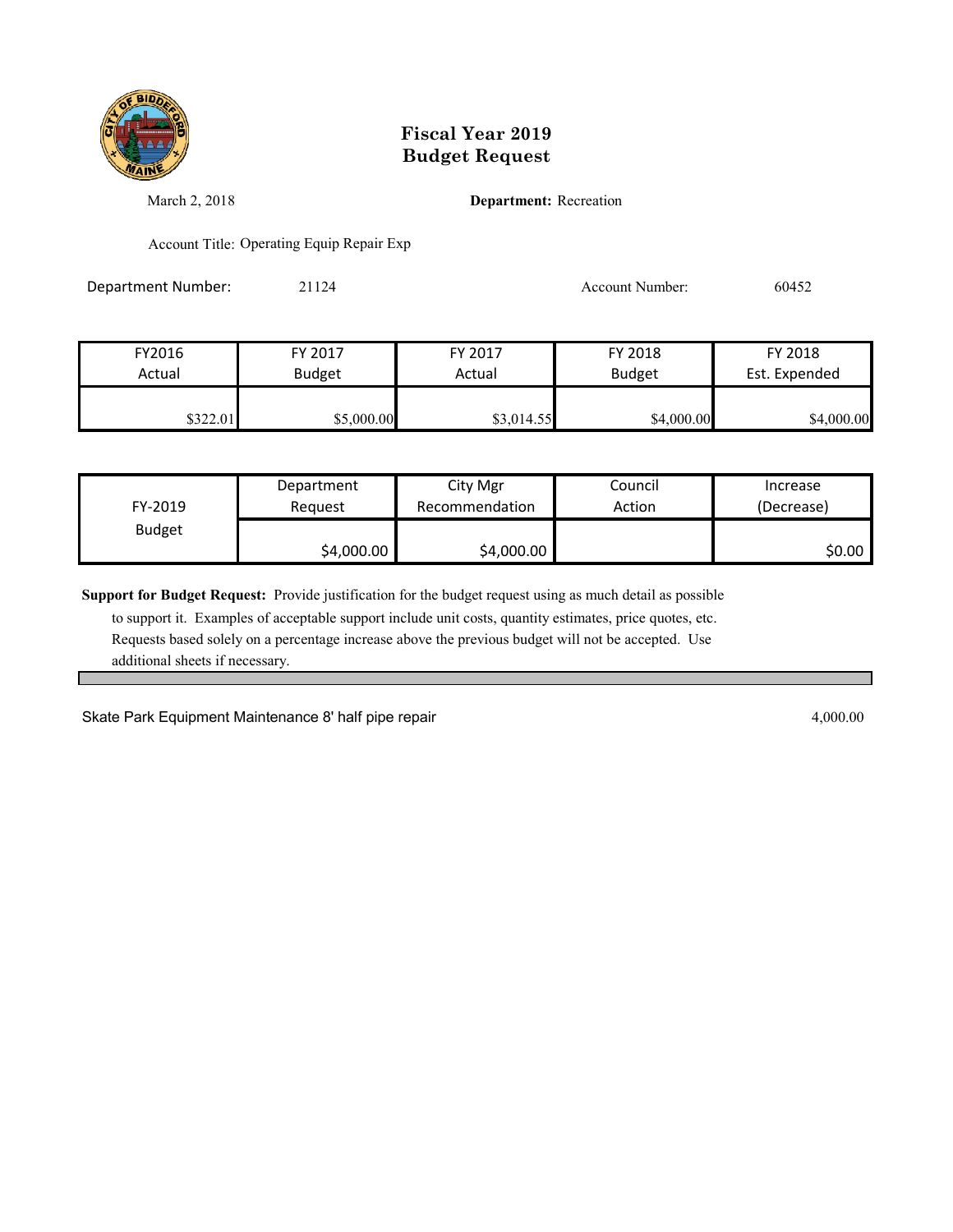

March 2, 2018 **Department:** Recreation

Account Title: Vehicle Repair/Tires/Oil Exp

Department Number: 21124 21124 Account Number: 60453

| FY2016     | FY 2017       | FY 2017    | FY 2018       | FY 2018       |
|------------|---------------|------------|---------------|---------------|
| Actual     | <b>Budget</b> | Actual     | <b>Budget</b> | Est. Expended |
| \$5,545.38 | \$5,000.00    | \$3,272.40 | \$5,000.00    | \$5,000.00    |

| FY-2019       | Department | City Mgr       | Council | Increase   |
|---------------|------------|----------------|---------|------------|
|               | Reauest    | Recommendation | Action  | (Decrease) |
| <b>Budget</b> | \$6,000.00 | \$5,250.00     |         | \$250.00   |

**Support for Budget Request:** Provide justification for the budget request using as much detail as possible

 to support it. Examples of acceptable support include unit costs, quantity estimates, price quotes, etc. Requests based solely on a percentage increase above the previous budget will not be accepted. Use additional sheets if necessary.

Teen Center/Recreation Bus/Van/ Ross Bus/2 trailers 6,000 6,000 6,000 6,000 6,000 6,000 6,000 6,000 6,000 6,000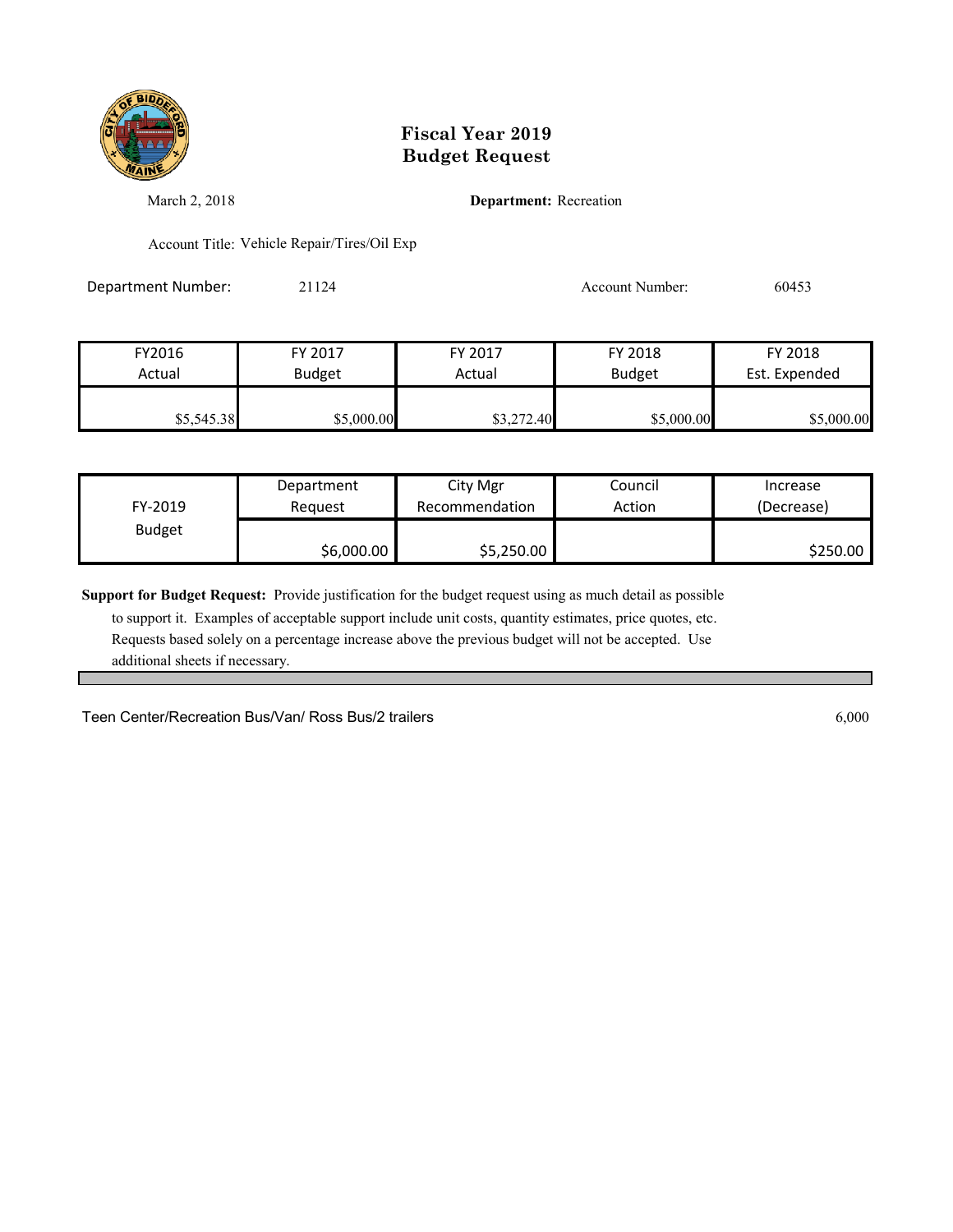

March 2, 2018 **Department:** Recreation

Account Title: Admin/Office Supp/Eqt Non-Cap

Department Number: 21124 21124 Account Number: 60500

| FY2016     | FY 2017       | FY 2017    | FY 2018       | FY 2018       |
|------------|---------------|------------|---------------|---------------|
| Actual     | <b>Budget</b> | Actual     | <b>Budget</b> | Est. Expended |
|            |               |            |               |               |
| \$3,432.30 | \$3,500.00    | \$2,433.38 | \$3,500.00    | \$2,800.00    |

| FY-2019       | Department | City Mgr       | Council | Increase   |
|---------------|------------|----------------|---------|------------|
|               | Reauest    | Recommendation | Action  | (Decrease) |
| <b>Budget</b> | \$3,500.00 | \$3,500.00     |         | \$0.00     |

**Support for Budget Request:** Provide justification for the budget request using as much detail as possible

 to support it. Examples of acceptable support include unit costs, quantity estimates, price quotes, etc. Requests based solely on a percentage increase above the previous budget will not be accepted. Use additional sheets if necessary.

Supports the Recreation, Teen Center, Ross Center and Cub Care Offices 3,500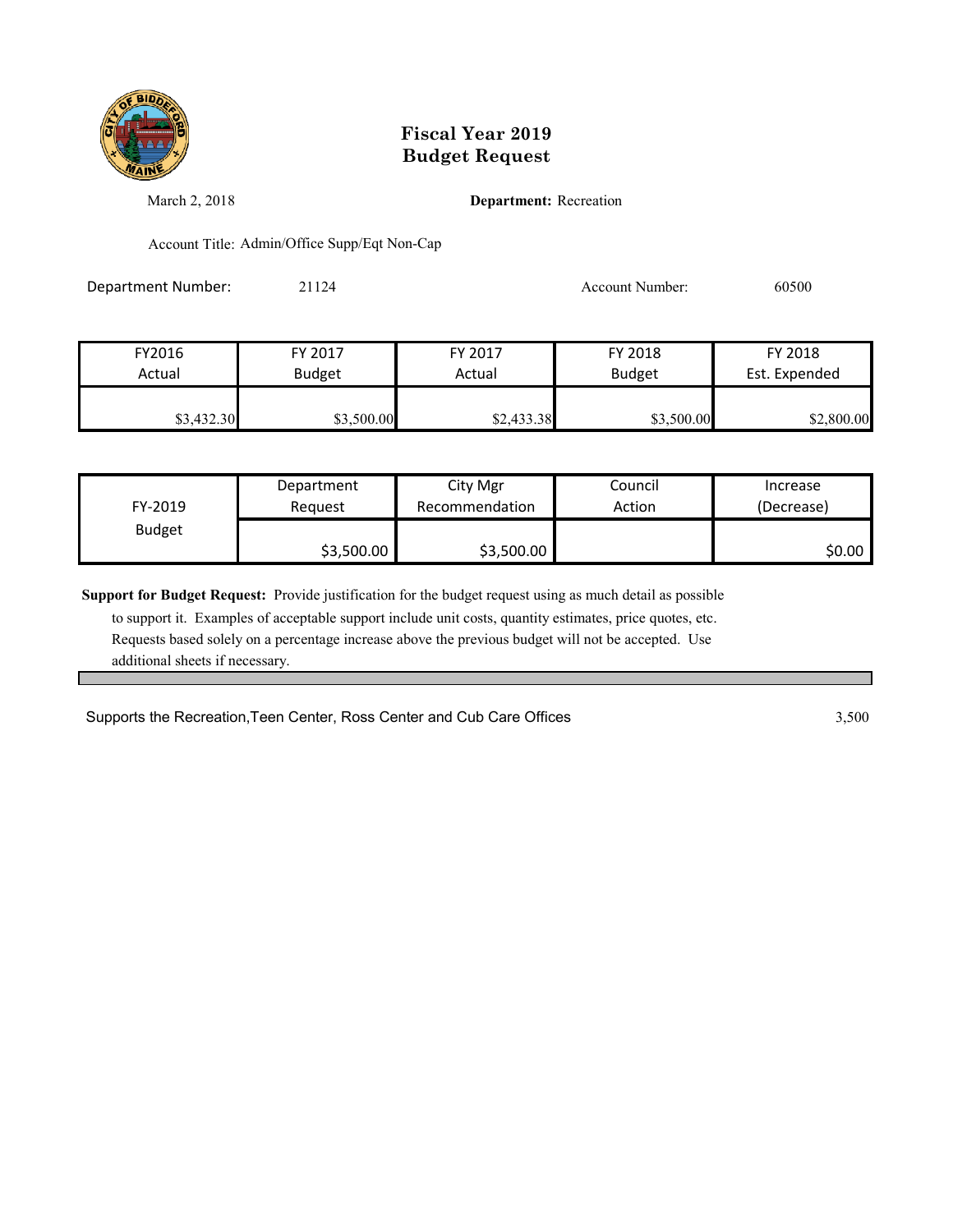

March 2, 2018 **Department:** Recreation

Account Title: Operating Supp/Eqt Non-Cap

Department Number: 21124 21124 Account Number: 60501

| FY2016      | FY 2017       | FY 2017     | FY 2018       | FY 2018       |
|-------------|---------------|-------------|---------------|---------------|
| Actual      | <b>Budget</b> | Actual      | <b>Budget</b> | Est. Expended |
|             |               |             |               |               |
| \$16,398.84 | \$16,890.00   | \$17,364.77 | \$16,890.00   | \$16,890.00   |

| FY-2019       | Department  | City Mgr       | Council | Increase   |
|---------------|-------------|----------------|---------|------------|
|               | Reauest     | Recommendation | Action  | (Decrease) |
| <b>Budget</b> | \$16,890.00 | \$16,890.00    |         | \$0.00     |

**Support for Budget Request:** Provide justification for the budget request using as much detail as possible

 to support it. Examples of acceptable support include unit costs, quantity estimates, price quotes, etc. Requests based solely on a percentage increase above the previous budget will not be accepted. Use additional sheets if necessary.

| Ross Senior Center                                    | 2,040.00 |
|-------------------------------------------------------|----------|
| Family Seasonal Events Youth & Teen                   | 2,600.00 |
| Safety Equipment-First Aid Supplies-Guard Equip       | 2,500.00 |
| Safety Training-Summer Staff (50 staff)               | 1,200.00 |
| Enrichment/Youth                                      | 1,500.00 |
| <b>Teen Center</b>                                    | 2,230.00 |
| Summer Programs /Safari/OSB                           | 1,100.00 |
| Rotary 2 units, Doran 1 unit, St Louis 1 unit * 8 mos | 2,720.00 |
| Festival Supply/Family Fest and Winterfest            | 1.000.00 |
|                                                       |          |

16,890.00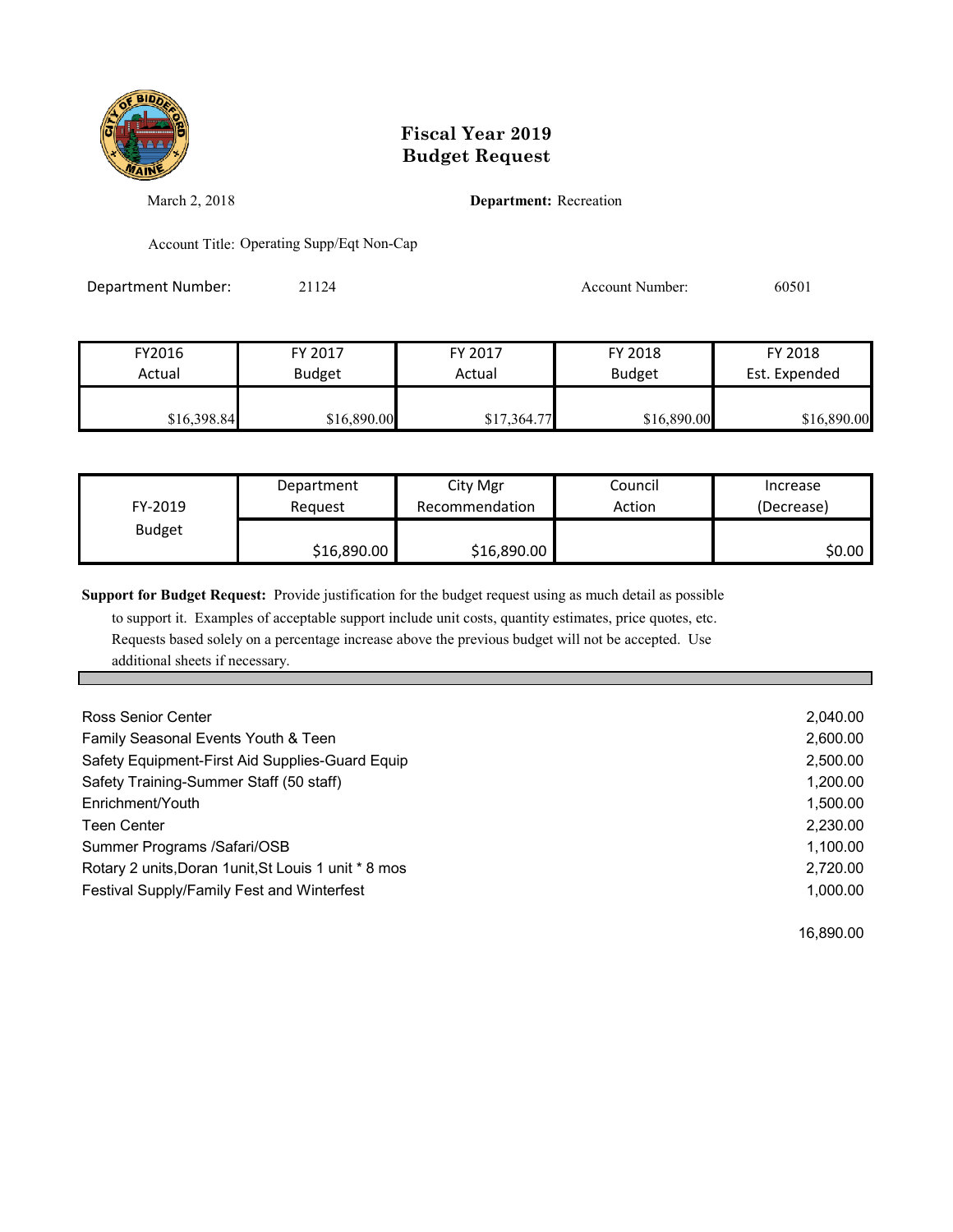

March 2, 2018 **Department:** Recreation

Account Title: Printing & Copying Expense

Department Number: 21124 21124 Account Number: 60502

| FY2016     | FY 2017       | FY 2017    | FY 2018       | FY 2018       |
|------------|---------------|------------|---------------|---------------|
| Actual     | <b>Budget</b> | Actual     | <b>Budget</b> | Est. Expended |
|            |               |            |               |               |
| \$2,971.89 | \$6,680.00    | \$3,001.44 | \$6,680.00    | \$6,000.00    |

|               | Department | City Mgr       | Council | Increase   |
|---------------|------------|----------------|---------|------------|
| FY-2019       | Reauest    | Recommendation | Action  | (Decrease) |
| <b>Budget</b> |            |                |         |            |
|               | \$6,880.00 | \$6,000.00     |         | (5680.00)  |

**Support for Budget Request:** Provide justification for the budget request using as much detail as possible

 to support it. Examples of acceptable support include unit costs, quantity estimates, price quotes, etc. Requests based solely on a percentage increase above the previous budget will not be accepted. Use additional sheets if necessary.

Program Receipts/Copier Support/Contract 6,880.00 Ross Center, Recreation Office, Teen Center, Cub Care